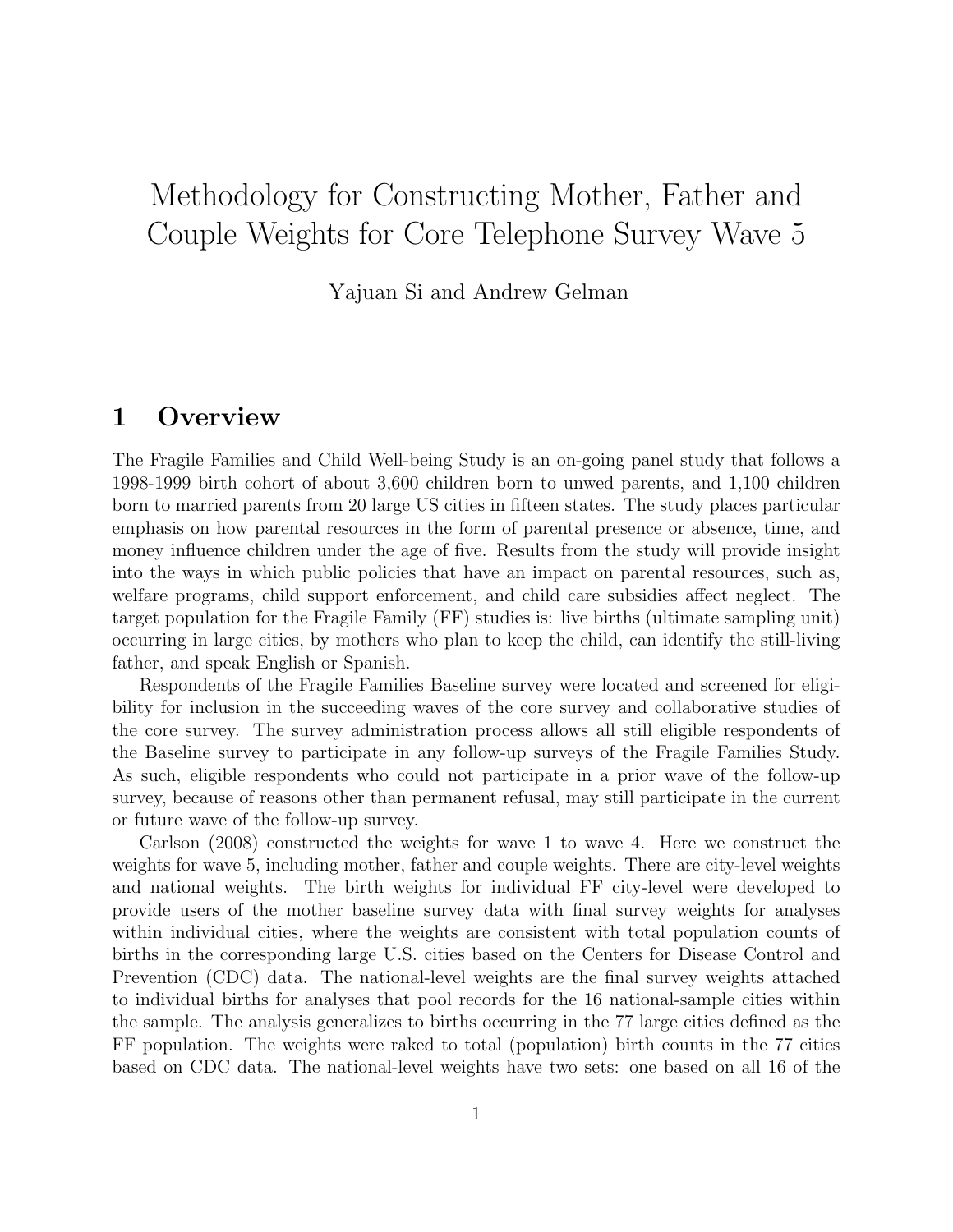national-sample cities in the sample, with all 77 cities as the population being targeted, and the other based on only 15 cities City X is excluded) in the sample, with all 77 cities as the population being targeted. Table 1 summaries the weights that are constructed.

|                                 |              | Table 1. Weighting variable hanes for Frague Families Tear 9 follow-up core survey. |
|---------------------------------|--------------|-------------------------------------------------------------------------------------|
|                                 | Basic weight | Replicate weights                                                                   |
|                                 | m5natwt      | m5natwt_rep1-m5natwt_rep26                                                          |
| National Level                  | f5natwt      | $f5natwt_{rep1-f5natwt_{rep26}$                                                     |
|                                 | c5natwt      | $c5natwt_{rep1-c5natwt_{rep26}$                                                     |
|                                 | m5natwtx     | $m5$ natwtx_rep1-m $5$ natwtx_rep23                                                 |
| National Level (without City X) | f5natwtx     | $f5natwtx_rep1-f5natwtx_rep23$                                                      |
|                                 | $c5$ natwtx  | $c5natwtx_rep1-c5natwtx_rep23$                                                      |
|                                 | m5citywt     | m5citywt_rep1-m5citywt_rep72                                                        |
| City Level                      | f5citywt     | f5citywt_rep1-f5citywt_rep72                                                        |
|                                 | c5citywt     | c5citywt_rep1-c5citywt_rep72                                                        |

Table 1: Weighting variable names for Fragile Families Year 9 follow-up core survey.

# 2 Mother weighting

wave 4 weight as anchor The wave 4 weight serves as the anchor for wave 5 weight. Because there is no subsampling at the various follow-ups, we concern ourselves mainly with nonresponse adjustments and re-raking to the wave 4 totals.

eligible population A case was ineligible at follow-up only if the child associated with the sampled birth died. While no survey was completed (or only a few questions of the survey were answered), we would still consider these cases part of the target population. The situations without responses—cases in which the child was adopted, neither parent had custody of the child, or one of the parents died—were a type of outcome. These cases were considered to be completes without survey data for weighting purposes. The flag cm5samp indicates whether some or all of a questionnaire was completed, among those considered to be part of the eligible completes within the sample. All other final dispositions were considered to be eligible non-completes, sub-classified as located or un-located. In summary, the eligible samples are divided into eligible complete and eligible noncompete groups, and eligible noncompetes are subdivided into located and un-located.

If a previous round of the survey indicated ineligibility (child deceased or duplicate), then the current round was classified as ineligible, regardless of the current disposition code. The flag cm5mint indicates eligible complete cases with survey data. The samples we consider include cases that are eligible complete with survey data, mother died, adopted or neither parent has legal custody, refusal, could not locate, other nonresponse and assigned weights in wave 4.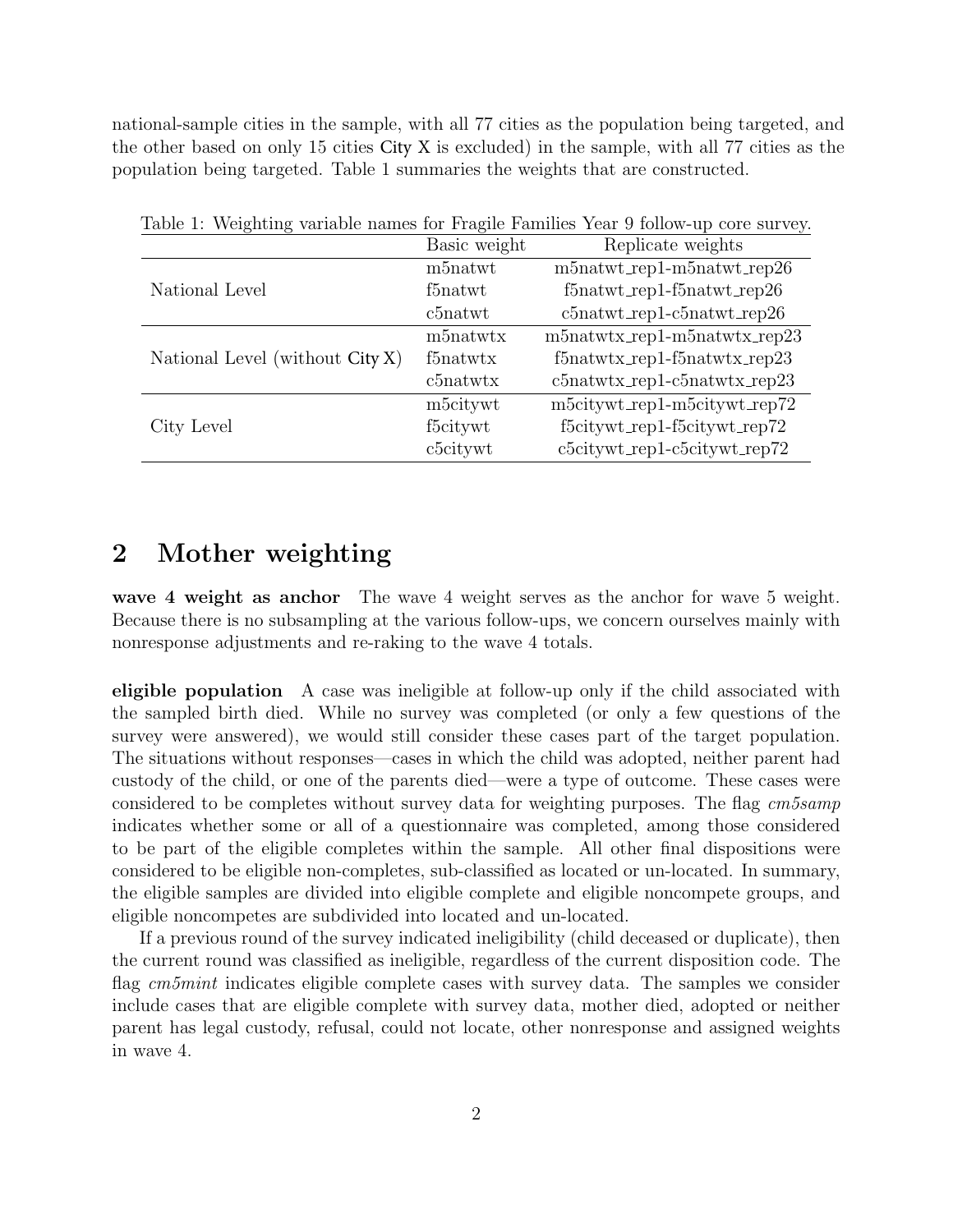|            | $\text{10010}$ $\text{1000}$ $\text{1000}$ |             |                                            |  |  |  |  |  |  |  |
|------------|--------------------------------------------|-------------|--------------------------------------------|--|--|--|--|--|--|--|
|            | located                                    | response    | -7 NA (with survey data)                   |  |  |  |  |  |  |  |
|            |                                            | (with mom   | 1 Mother died                              |  |  |  |  |  |  |  |
| Eligible   |                                            | weight)     | 3 Adopted/Neither parent has legal custody |  |  |  |  |  |  |  |
|            |                                            |             | 5 Refusal                                  |  |  |  |  |  |  |  |
|            |                                            | nonresponse | 7 Other non-response                       |  |  |  |  |  |  |  |
|            | unlocated                                  |             | 6 Could Not Locate                         |  |  |  |  |  |  |  |
|            |                                            |             | 2 Child died                               |  |  |  |  |  |  |  |
| Ineligible |                                            |             | 4 Other Ineligible                         |  |  |  |  |  |  |  |

Table 2: Sample classification

In short, each follow-up weight starts with the final poststratified wave 4 mother weight (national, national without City X, or city, as appropriate). If the units were not assigned wave 4 weights, we check wave 3, wave 2 and wave 1 sequentially. That is, we work on the cases with weights, even though some cases are ineligible. The summary of the inclusion criteria for nonresponse adjustment is: cm5mint has yes value, mother died and adopted or neither parent has legal custody; The inclusion criterial for raking adjustment is: cm5mint has yes value, mother died, adopted or neither parent has legal custody, Child died or Other Ineligible.

# 2.1 National weighting

We collect the sample dispositions based on the flag  $cm5samp$  and determine the cases that should be included in wave 5. We start with mother national weights at wave 4 for these cases. If these units were not assigned wave 4 weights, we move on to incorporate the weights in previous waves sequentially. This results in sample size 3404 (3100 located and 304 unlocated cases). The sample size of eligible completes is 2623 (with survey data—cm5mint has yes value, mother died and adopted or neither parent has legal custody).

### 2.1.1 Nonresponse Adjustment

two stage adjustment More intuitively for the weighting adjustment, the eligible samples are divided into located and un-located, and the located samples have completes and noncompletes. We use located samples to adjust for unallocated and then located completes for located non-completes. We adjust the weights of the eligible completes to account for those of the eligible non-completes in these two stages.

- 1. First we adjust for un-locatability; that is, we adjust the initial weights for all the eligible located cases upward to account for those of the eligible un-located cases (cm5samp="6 Could Not Locate " ; 3100 located and 304 unallocated).
- 2. Then we adjust for nonresponse among the located; that is, these adjusted weights for the eligible located completes are further adjusted upward to account for those of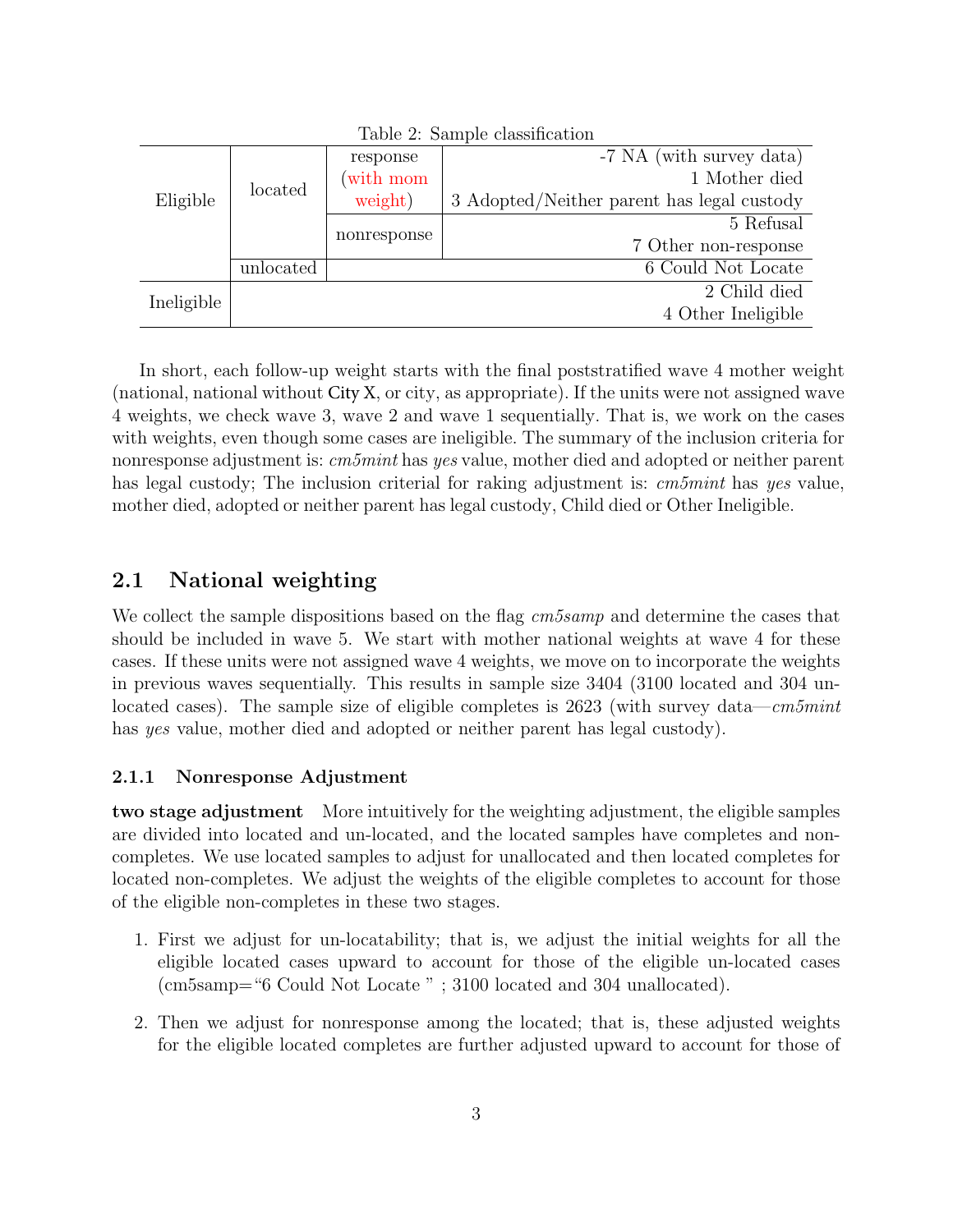the eligible located non-completes (cm5samp="5 Refusal" & "7 Other non-response"; 2623 responded and 477 non-responded).

For each adjustment, we build a logistic regression with the indicator — located and response, respectively — being the outcome variable. We select a set of covariates as candidates for these models among the baseline and wave 4 survey variables, which are available for both respondents and nonrespondents in the wave 5 follow-up survey. We did a preliminary selection by excluding the variables with more than 20% item missingness, more than 11 possible values <sup>1</sup> . The list of variables from the baseline and wave 4 is in Appendix A. We filled in the missing items by random draws from the corresponding observed frequency distributions<sup>2</sup>. The predictors after dummy coding are used as covariates. We developed two separate unweighted logistic regression models using lasso (Friedman et al. , 2010) for regularization to predict the two types of nonresponse. We use the predicted propensity scores for weighting adjustment.

weighting cells—response propensity stratification Inverse propensity score weights are often highly variable and trimming is necessary to control the large uncertainty. Little (1986) proposed a response propensity stratification method, which forms adjustment cells based on the estimated response propensities. Specifically, the estimated response propensities are first ordered; respondents and nonrespondents with similar estimated response propensities are grouped to form adjustment cells; and the respondents in each cell are weighted by the inverse of observed response rate in that cell. Since the estimated response propensities are used only for the purpose of forming adjustment cells, the response propensity stratification method relies less on correct specification of the response propensity regression model. Furthermore, the large weighting adjustments due to small estimated response propensities can be avoided by placing appropriate cut points in forming adjustment cells. Rosenbaum & Rubin (1983) suggested that five adjustment cells may provide the most effective bias reduction. Common approach is to define the adjustment cells using the deciles or quintiles of the distribution of the estimated response propensities.

We used the predicted propensity scores to form deciles for the national weights, and quintiles within city for the city-level weights. We used these deciles to form the weighting cells for the nonresponse adjustments. Therefore, each weighting cell comprises sample members who have similar response propensities. Once the cells are formed, the two sets of adjustments are made separately for each of the two national weights and the city weight. For example, the summary for adjustment number of the national weights is

| Min. 1st Qu. Median Mean 3rd Qu. Max. |  |  |  |
|---------------------------------------|--|--|--|
| 1.013 1.072 1.122 1.298 1.298 4.141   |  |  |  |

<sup>&</sup>lt;sup>1</sup> we did not include the continuous variables here, but we included city as a covariate. We will use dummy coding the regression to recode these categorical variables. Only using categorical variables helps implement the R package glmnet.

<sup>2</sup>More work is doing for more sophisticated imputation of large scale categorical variables, using the algorithms developed by Si (2012) and Si & Reiter (2013).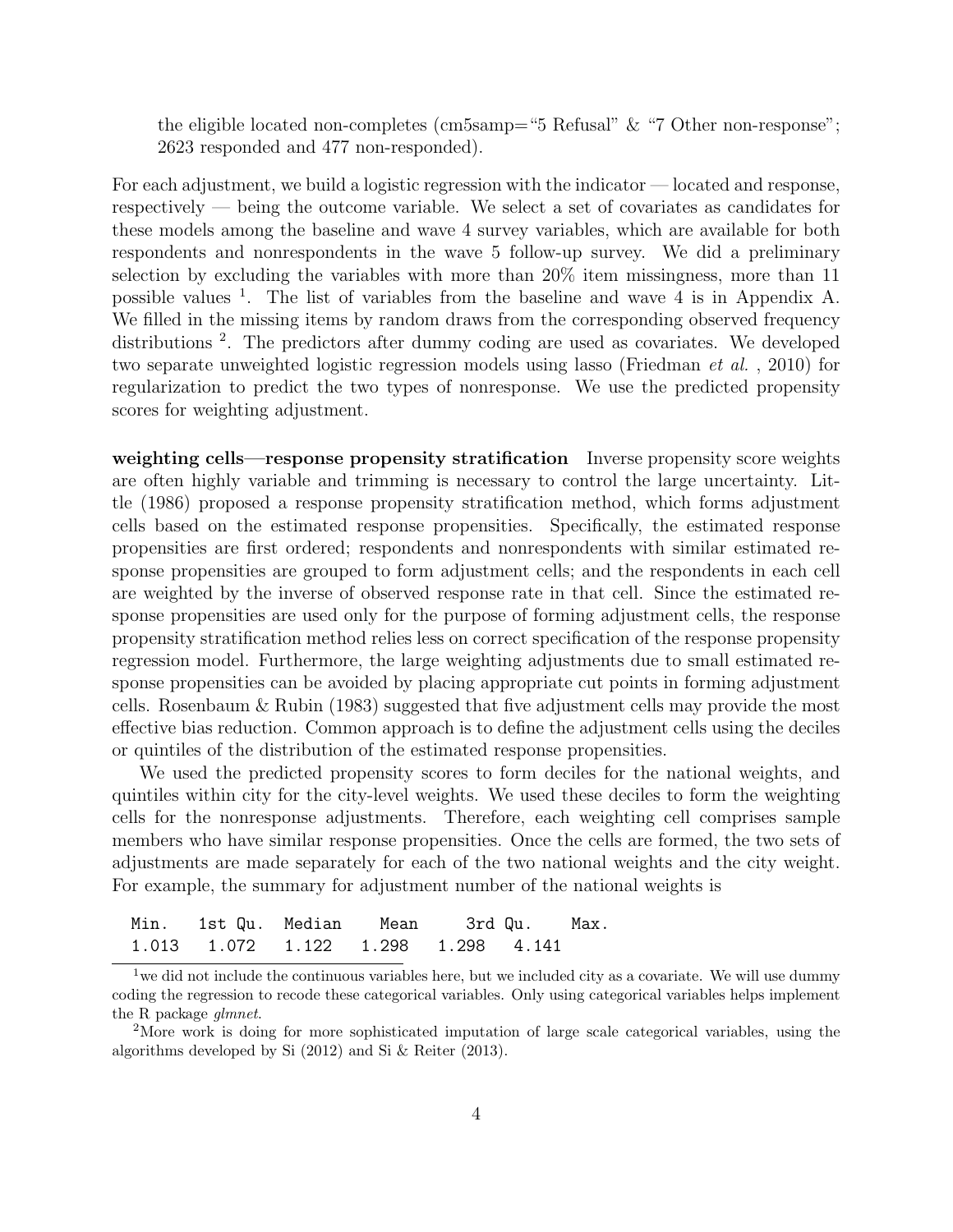#### 2.1.2 Poststratification

Note that the ineligible sample members were excluded from these nonresponse adjustments and simply retained their initial weight from wave 4. After the nonresponse adjustment, we bring back the ineligible weights in (cm5samp="2 Child died" or "4 Other Ineligible"). We eliminate the cases who were not assigned weights from the first four waves.

We rake the weights to their wave 4 totals. From Carlson (2008), the raking variables include mother's age, education, ethnicity and marital status. We find the frequency of the variables "msn", "edun", "ethn" and "agen" as in the collected dataset below. These four variables are used to rake national weights. To obtain the external information for the calibration of wave 5 national weights, we use wave 4 national weights to obtain the weighted frequency distributions of these 4 variables: msn, edun, ethn and agen, which are treated as the golden standard.

|                        | $\cup$ |                     |          | $\mathbf{r}$ |         | ິ                   | л.        | $\cdot$      |             |           |  |
|------------------------|--------|---------------------|----------|--------------|---------|---------------------|-----------|--------------|-------------|-----------|--|
|                        |        |                     | MSN:     |              | married |                     | unmarried | NA           |             |           |  |
|                        |        |                     | $\rm FF$ | 827          |         |                     | 2615      | 1456         |             |           |  |
|                        |        |                     | POP      | 680817.7     |         | 450215.0            |           |              |             |           |  |
| EDUN:                  |        | $<8$ th grade       |          | Some HS      |         | HS or equiv         |           | Some College | $Collect +$ | NA        |  |
| $\overline{\text{FF}}$ |        | 193                 |          | 972          |         | 1026                |           | 852          | 399         | 1456      |  |
| POP                    |        | 113127.7            |          | 211968.1     |         | 338151.4            |           | 214318.9     | 253466.5    |           |  |
| ETHN:                  |        | white, non-hispanic |          |              |         | black, non-hispanic |           | hispanic     | other       | <b>NA</b> |  |
| FF                     |        | 1020                |          |              |         | 845                 |           | 1430         | 147         | 1456      |  |
| POP                    |        | 353197.81           |          |              |         | 429932.34           |           | 254690.94    | 93211.53    |           |  |
| AGEN:                  |        | $<$ 18              | 18-19    | $20 - 24$    |         | 25-29               | 30-34     | $35 - 30$    | $40+$       | NА        |  |
| FF                     |        | 108                 | 514      | 1262         |         | 757                 | 487       | 239          | 75          | 1456      |  |
| POP                    |        | 53430               | 89690    | 283532       |         | 294845              | 252185    | 128291       | 29059       |           |  |

Table 3: Frequency of the mother's demographic information used for raking national weights; FF–Fragile Families samples; POP–weighted frequency in wave 4.

We implement the raking process utilizing commands from the R package *survey* (Lumley, 2013). The complex survey design of the FF studies involves cluster sampling and requires corresponding specification when defining the survey subject. We find the variable "natpsu" representing the primary sampling unit (PSU) and "natstratum" representing the strata structure, with the following frequency distributions.

```
table(All$natpsu,useNA="always")
```

```
1 4 5 6 8 9 10 11 13 14 15 16 17 18 19 20
 302 327 342 337 331 325 348 297 99 102 134 100 101 100 100 99
9901 9902 9903 9906 9907 9908 9909 9910 9925 9926 9944 9945 9946 9947 <NA>
 99 130 97 72 108 71 36 51 121 206 120 124 61 21 109
table(All$natstratum,useNA="always")
111 999 9902 9903 9907 9912 <NA>
1501 1943 326 338 327 326 109
```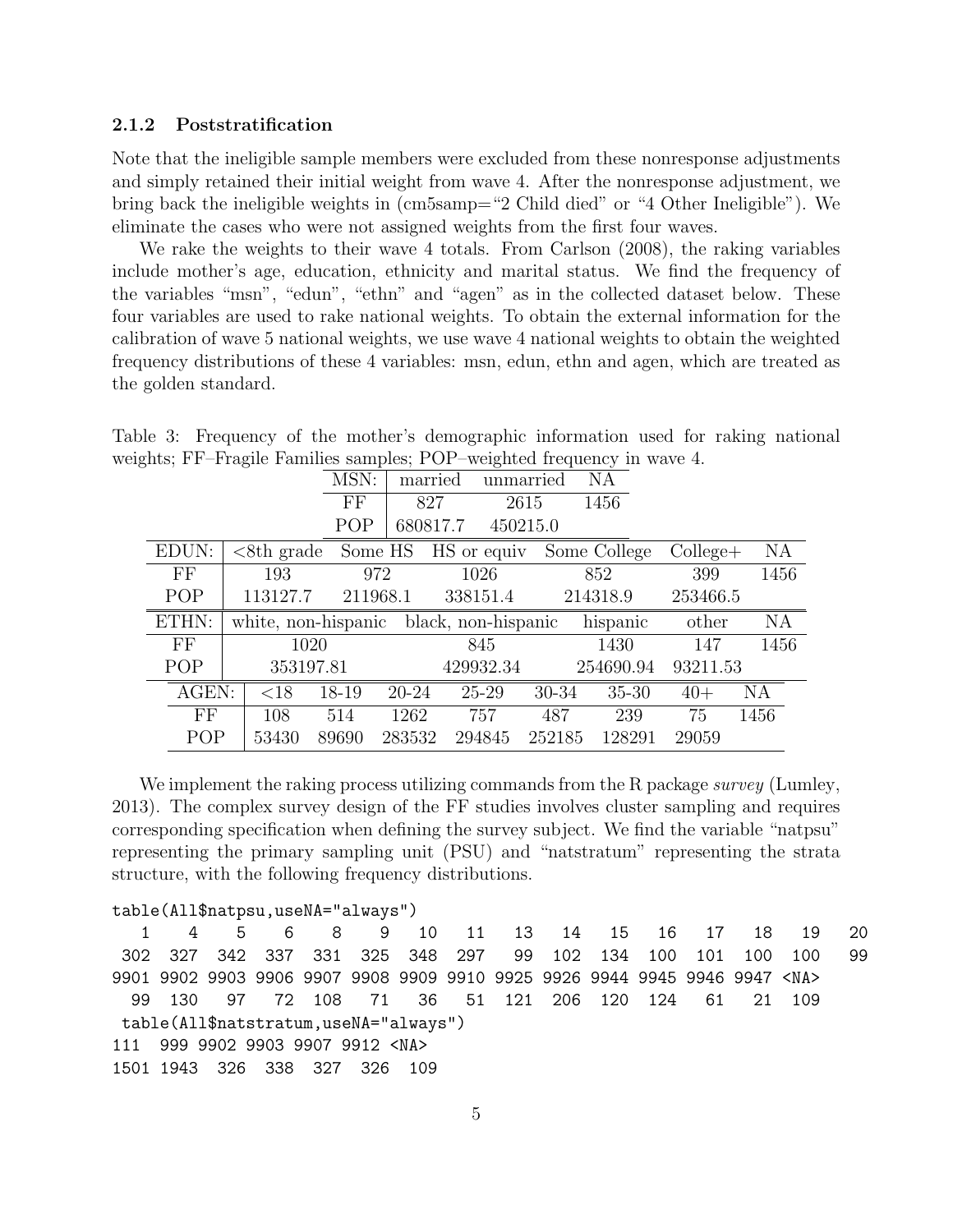Hence we define the survey object with the one stage cluster sampling, nested stratified sampling and without replacement. We use the summation of the wave 4 national weights to approximate the population size and incorporate it for the finite population correction factor. Then we rake the nonresponse-adjusted weights to their baseline totals, trim any outlier weights, and rake the weights. After raking based on the four variables listed above, the summary of weights is

Min. 1st Qu. Median Mean 3rd Qu. Max. 1.757 25.940 100.300 425.000 353.600 13780.000

There are some extremely large weights (95% percentile: 1840; 99% percentile: 5727). We trim the large weights to remove the outliers. Carlson (2008) set the trim value as mean plus four standard deviations for each type of weights by marital status. The summaries of the finalized weights of the first four waves are as below (msn=1: married; msn=2: unmarried).

```
summary(All$m1natwt[All$msn==1])
```

| Min. 1st Qu. Median Mean 3rd Qu. Max. NA's                |  |
|-----------------------------------------------------------|--|
| 3.35  94.50  263.60  823.20  900.00  7543.00  1428        |  |
| summary(All\$m1natwt[All\$msn==2])                        |  |
| Min. 1st Qu. Median Mean 3rd Qu. Max. NA's                |  |
| 1.487  17.560  56.440  172.300  188.900  2464.000  1428   |  |
| summary(All\$m2natwt[All\$msn==1])                        |  |
| Min. 1st Qu. Median Mean 3rd Qu. Max. NA's                |  |
| 3.745  97.370  289.800  902.900  1049.000  8058.000  1501 |  |
| summary(All\$m2natwt[All\$msn==2])                        |  |
| Min. 1st Qu. Median Mean 3rd Qu. Max. NA's                |  |
| 1.32  18.74  60.02  190.30  195.20  2243.00  1677         |  |
| summary(All\$m3natwt[All\$msn==1])                        |  |
| Min. 1st Qu. Median Mean 3rd Qu. Max. NA's                |  |
| 4.12 97.75 286.40 915.10 994.60 8427.00 1511              |  |
| summary(All\$m3natwt[All\$msn==2])                        |  |
| Min. 1st Qu. Median Mean 3rd Qu. Max. NA's                |  |
| 1.352  19.410  62.460  196.800  194.000  2393.000  1755   |  |
| summary(All\$m4natwt[All\$msn==1])                        |  |
| Min. 1st Qu. Median Mean 3rd Qu. Max. NA's                |  |
| 4.849  88.660  279.500  935.200  1055.000  8005.000  1527 |  |
| summary(All\$m4natwt[All\$msn==2])                        |  |
| Min. 1st Qu. Median Mean 3rd Qu. Max. NA's                |  |
| 1.712  19.840  65.660  197.600  208.300  2215.000  1765   |  |
|                                                           |  |

The values of standard deviation of the weights in the first four waves for married families are 1372.128, 1498.603, 1517.131 and 1554.853; for unmarried families are 298.2256, 323.8694, 342.8304 and 330.9030. The weights are still highly variable and have extreme values after their trimming.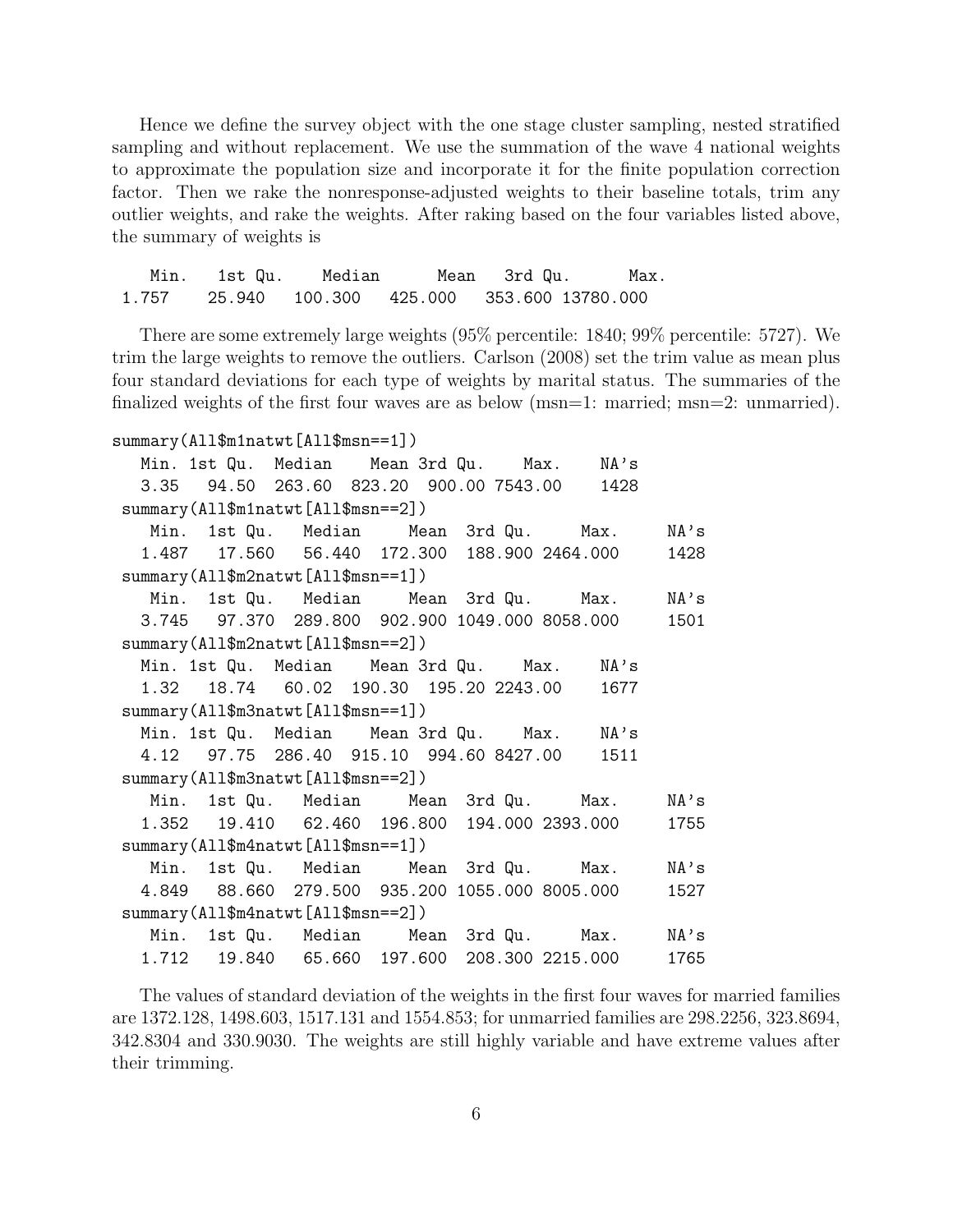We choose a different trimming rule to achieve better control of the extreme weights by marital status. We set the 97.5% quantile of weights after raking for unmarried families as their upper truncation level and 95% quantile of weights for married families as their upper truncation level.<sup>3</sup> Then we re-rake the weights to match the wave 4 totals. The summaries are as below.

```
summary(weights(All.rake_t_n)[data_rake$msn==1])
 Min. 1st Qu. Median Mean 3rd Qu. Max.
 49.09 140.30 354.40 981.60 1065.00 5411.00
summary(weights(All.rake_t_n)[data_rake$msn==2])
  Min. 1st Qu. Median Mean 3rd Qu. Max.
 45.02 64.08 113.90 249.50 263.10 1463.00
```
Table 4: Summary of national sample mother weights.

|                      |       |                     |              | Min. 1st Qu. Median Mean 3rd Qu. Max. NA's         |                     |  |
|----------------------|-------|---------------------|--------------|----------------------------------------------------|---------------------|--|
|                      |       |                     |              | wave 1 1.49 21.45 82.19 328.70 290.30 7543.00 1456 |                     |  |
| wave $2 \qquad 1.32$ | 23.43 |                     | 90.49 362.50 |                                                    | 328.20 8058.00 1778 |  |
| wave $3 \t 1.35$     | 24.07 |                     | 94.23 373.00 |                                                    | 327.60 8427.00 1866 |  |
| wave $4 \quad 1.71$  | 24.26 |                     | 96.75 376.30 |                                                    | 329.80 8005.00 1892 |  |
| wave $5 \quad 45.02$ |       | 69.20 143.60 425.00 |              |                                                    | 396.90 5411.00 2237 |  |

#### 2.1.3 Variance Estimation

Replicate weights The FF study used a multistage complex sample design, and there is no available or appropriate variance estimation formula. When the data files do not contain the geographic identifiers needed to construct the strata and primary sampling unit (PSU) variables, replication procedures with the creation of a set of replicate weights can be utilized for variance estimation. There are several different methods for creating replicate weights. The basic idea is to randomly exclude some samples, re-weight the remaining to account for those excluded, calculate a new weighted estimate based on the remaining subsample, and then calculate the variance across a series of these subsamples. We use the Jackknife schemes for stratified designs in the R package survey. The number of sets of replicate weights is equal to the number of PSUs, where the random subsamples exclude one PSU at each time. These subsamples were selected so that no case could appear in more than one excluded random group.

<sup>&</sup>lt;sup>3</sup>The R command for trimming is subject to the error message: "Error: evaluation nested too deeply: infinite recursion / options(expressions=)? Error during wrapup: evaluation nested too deeply: infinite recursion / options(expressions=)?". If it happens, we suggest rerunning the command or changing for different trimming rules.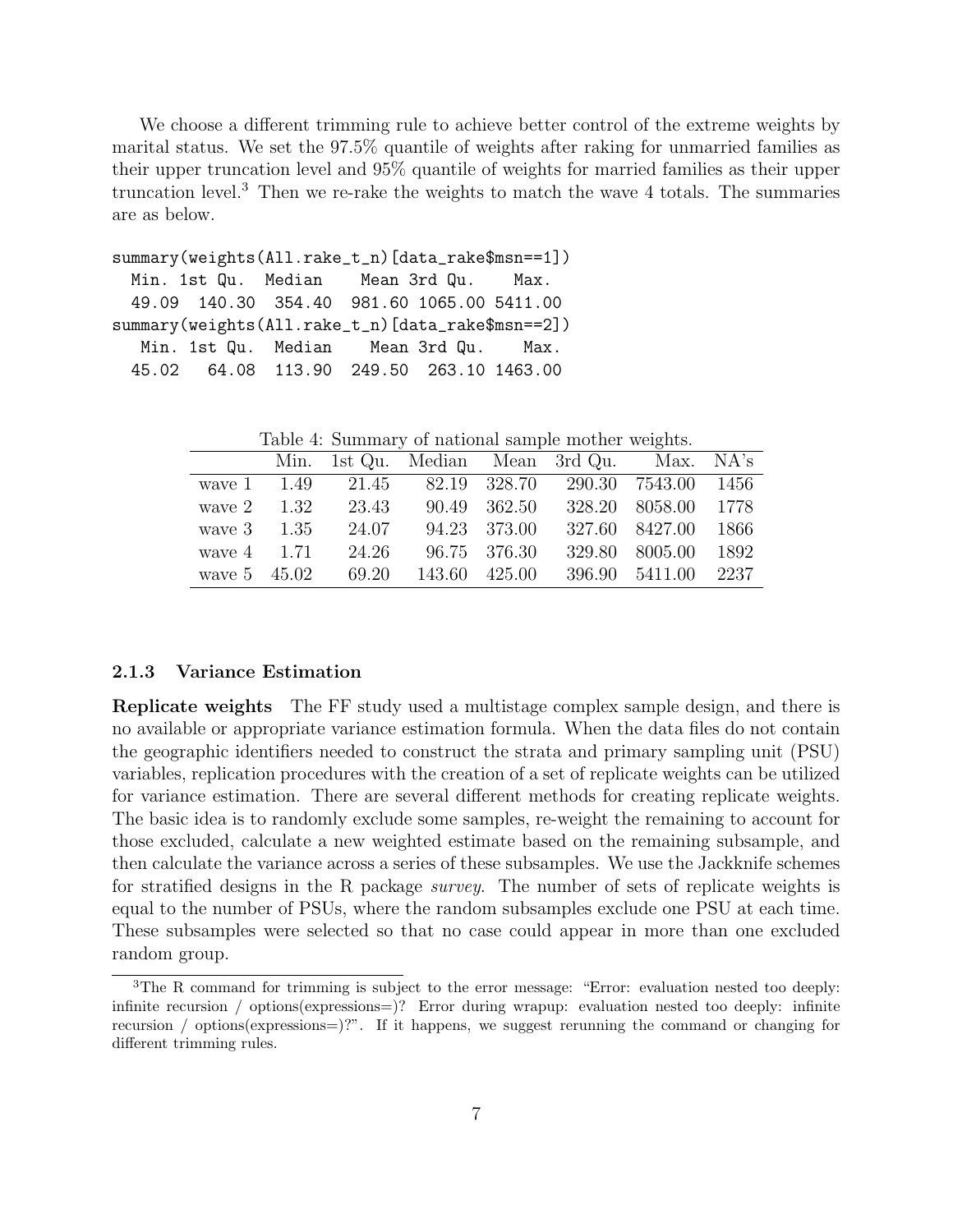Then the replicate weights for those remaining in the subsamples are adjusted by raking with the same variables described in Section 2.1.2 on mothers' demographics to match the known total. For trimming on each replicate weights, we set the 97.5% quantile of weights after raking for unmarried families as their upper truncation level and 95% quantile of weights for married families as their upper truncation level. This resulted trimming values are different across the 26 replicate weights. The trimmed weights are calibrated by raking with the same factors again to match the totals in wave 4.

### 2.2 National weighting—exclude City X

Another set of national weights is based on 15 cities, excluding City X, which make the random national samples. The reason for excluding City X is that different questionnaire was used in City X from the remaining 15 cities. We start from the same disposition codes for the samples and the wave 4 national weights— $m/$ *natwtx*, where the letter x is added to distinguish from the national weights constructed as above. If these units were not assigned wave 4 weights, we move on to incorporate the weights in previous waves sequentially. The eligible sample size is 3080 (2808 located and 272 un-located cases). The sample size of eligible completes is 2389 (with survey data—cm5mint has yes value, mother died and adopted or neither parent has legal custody).

Then we implement the two-stage nonresponse adjustment and build the two sequential logistic regression with the same predictors in Appendix A. We use the predicted response propensity scores to construct the weighting cells, and the inverse of response rates inside weighting cells are the nonresponse adjustment weighting factors. We bring the ineligible cases back in. We calibrate the weights with the same raking procedure and variables in Section 2.1.2. The wave 4 weight  $m/eta$  is the anchor. We set the 97.5% quantile of weights after raking for unmarried families as their upper truncation level and 95% quantile of weights for married families as their upper truncation level. Then we re-rake the weights to match the wave 4 totals. The summaries are as below in Table 5. Finally, we construct the replicate weights for variance estimate, following the same procedure in Section 2.1.3. The number of sets of replicate weights is equal to the number of PSUs, where the random subsamples exclude one PSU at each time. For trimming on each replicate weights, we set the 97.5% quantile of weights after raking for unmarried families as their upper truncation level and 97.5% quantile of weights for married families as their upper truncation level. This resulted trimming values are different across the 23 replicate weights. The trimmed weights are calibrated by raking with the same factors again to match the totals in wave 4.

## 2.3 City weighting

We start from the wave 4 city weight  $m\text{/}citywt$  and work on 3595 cases in wave 5 to construct city specific weights. For the two-stage nonresponse adjustment, we use the same predictors as in Appendix A. Note that "city" indicator is a predictor in the two regression models. When constructing the weighting cells by poststratification of the predicted response propensity scores, we do this city by city. That is, we form the quintiles within city, and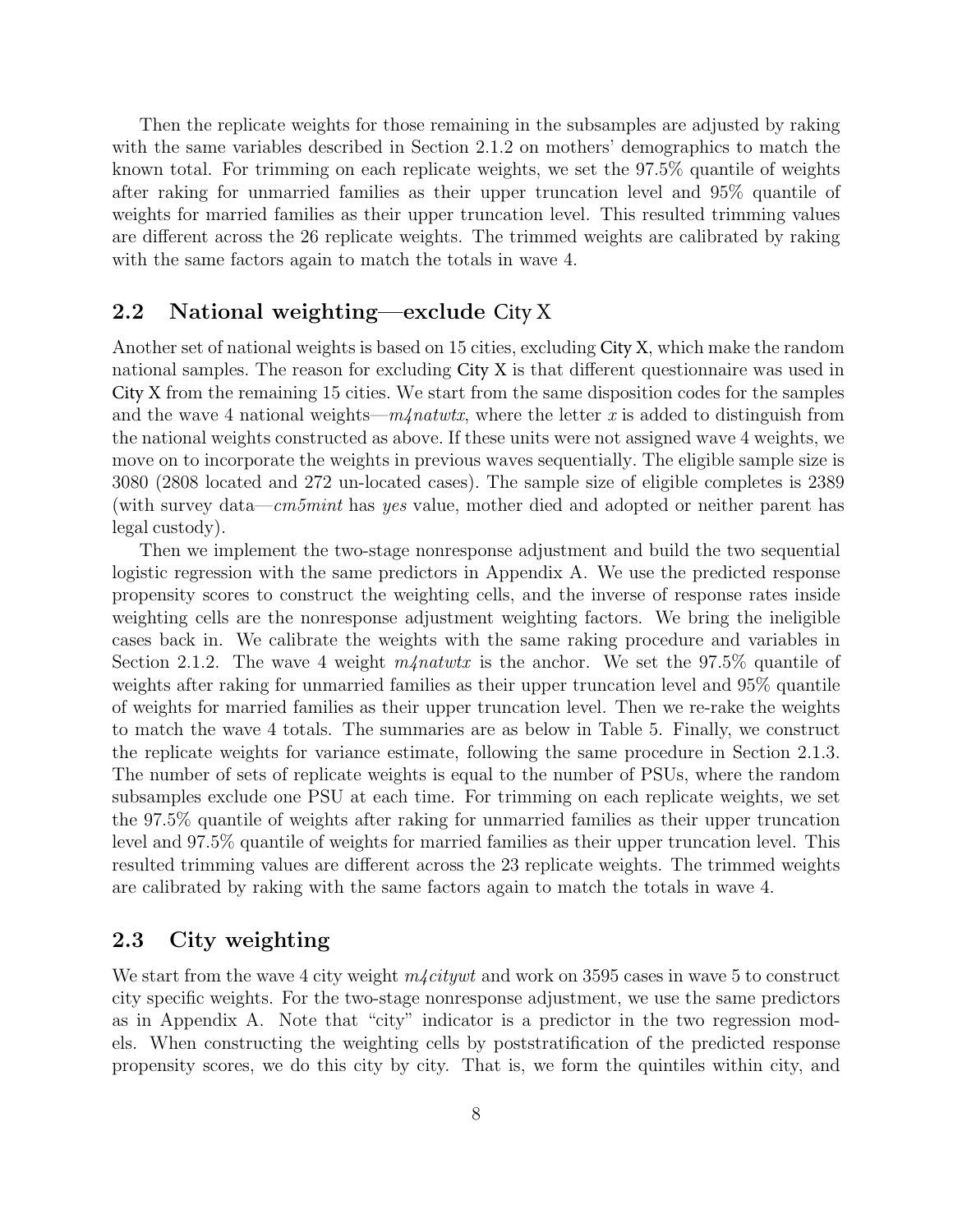|                      |  |  | Min. 1st Qu. Median Mean 3rd Qu. Max. NA's           |  |
|----------------------|--|--|------------------------------------------------------|--|
|                      |  |  | wave 1 1.53 27.71 96.71 363.10 332.40 7810.00 1782   |  |
| wave $2 \qquad 1.37$ |  |  | 28.96 110.30 400.60 363.90 8450.00 2075              |  |
| wave $3 \t 1.40$     |  |  | 30.31 111.50 412.50 381.50 8824.00 2156              |  |
| wave $4 \qquad 1.78$ |  |  | 30.60 113.30 416.40 387.40 8329.00 2182              |  |
|                      |  |  | wave 5 47.07 77.83 163.80 466.40 454.80 5525.00 2473 |  |

Table 5: Summary of national sample mother weights (without City X).

the weighting cells differ by response rates and city. The inverse values of the response rates inside weighting cells are the weighting adjustment factors for nonresponse.

Next we bring the ineligible cases back in. We calibrate the city weights to match the city total counts. For each city, we post-stratify the weights by mother's demographic information: marital status, education, ethnicity and age. The constructed raking variables for city weights are different from those for the national weights. We implement the poststratification city by city. For the frequency of the variables "ms", "edu", "eth" and "age" in the sample, we realize that they were used to rake city weights, some of which have different levels from those used for the national weights. However, the coding construction for "edu", "eth" and "age" is different by city. For example, level 1 for age represents younger than 18 in Richmond, however, it denotes younger than 20 in Indianapolis. So we cannot use these variables as consistent raking factors. To avoid zero counts in the joint frequency cells between these demographic variables and city, we collapse their categories starting from the original questions (cm1age, m1i1, m1h3, m1h3a). Here is the frequency distribution.

| $\alpha$ . |         |     |      |      |                                               |                                                          |       |     |     |      |     |
|------------|---------|-----|------|------|-----------------------------------------------|----------------------------------------------------------|-------|-----|-----|------|-----|
|            |         | MS: |      |      |                                               | married unmarried                                        |       | ΝA  |     |      |     |
|            |         | FF  |      | 1155 |                                               | 3634                                                     |       | 109 |     |      |     |
| EDU:       |         |     |      |      |                                               | $\langle$ HS $\angle$ HS or equiv Some College College + |       |     |     |      | NA  |
| FF         | 1679    |     | 1214 |      |                                               | 1240                                                     |       |     | 656 |      | 109 |
| ETH:       |         |     |      |      | white, non-hispanic black, non-hispanic other |                                                          |       |     |     | - NA |     |
| FF         |         | 998 |      |      |                                               |                                                          | 2257  |     |     | 1534 | 109 |
|            | $AGE$ : |     | <19  |      |                                               | 20-24 25-34                                              | $35+$ |     | NA  |      |     |
|            | FF      |     | 841  | 1724 |                                               | 1777                                                     | 447   |     | 109 |      |     |
|            |         |     |      |      |                                               |                                                          |       |     |     |      |     |

Table 6: Frequency of the mother's demographic information by used for raking city weights; FF–Fragile Families samples.

We set the 95% quantile of weights after raking for unmarried families as their upper truncation level and 95% quantile of weights for married families as their upper truncation level. Then we re-rake the city weights to match the wave 4 city totals. The summaries are as below in Table 7. Finally, we construct the replicate weights for variance estimate, following the same procedure in Section 2.1.3. The number of sets of replicate weights is equal to the number of PSUs, where the random subsamples exclude one PSU at each time.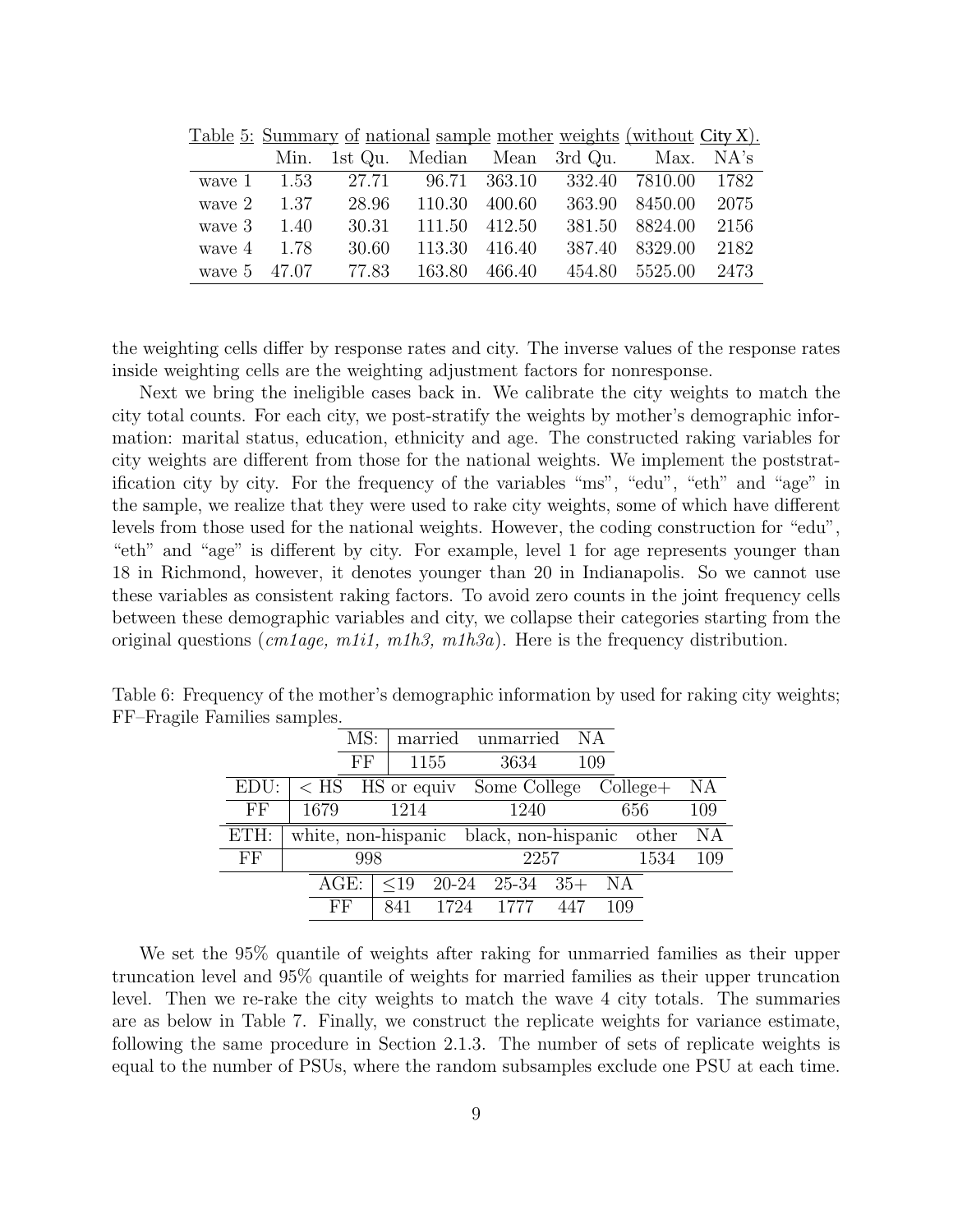The variables "citypsu" and "citystratum" indicator the PSU and strata structure for the city weights, where hospitals are the PSU. The replicate city weights are raked to match the wave 4 total counts.

|                      | Table <i>(:</i> Summary of mother city weights. |       |       |             |                                            |               |      |  |  |  |  |
|----------------------|-------------------------------------------------|-------|-------|-------------|--------------------------------------------|---------------|------|--|--|--|--|
|                      |                                                 |       |       |             | Min. 1st Qu. Median Mean 3rd Qu. Max. NA's |               |      |  |  |  |  |
| wave 1               | 1.00                                            | 12.08 |       |             | 26.62 72.70 59.18 2924.00                  |               | 109  |  |  |  |  |
| wave $2 \qquad 1.08$ |                                                 | 13.05 | 29.23 | 80.48       |                                            | 63.97 3345.00 | 576  |  |  |  |  |
| wave $3 \t 1.23$     |                                                 | 13.68 |       | 29.83 82.50 |                                            | 64.49 3973.00 | 680  |  |  |  |  |
| wave $4 \quad 1.08$  |                                                 | 13.31 |       | 30.75 83.47 | 64.06                                      | 4927.00       | 735  |  |  |  |  |
| wave 5 26.82         |                                                 | 40.95 | 58.76 | 95.10       | 94.46                                      | 830.90        | 1249 |  |  |  |  |

Table 7: Summary of mother city weights.

#### 2.3.1 Checking

- The sum of the follow-up weight should be equal to the sum of the comparable baseline weight
- We cross that classification with the eligibility status, locatability status, and completion status, and then check whether the weight is appropriately missing or has a positive value.
- The city weights should all have a positive value if the case is (1) eligible and located and complete, or (2) ineligible and non-complete.
- For the national weights (including and excluding City X), the same rules apply, except for: For national weights including City X, those from the four cities that not part of the national sample will have zero weights. For national weights excluding City X, those from those four cities plus City X will have zero weights.
- Check the summary statistics of the ratio between the follow-up weight and its comparable baseline weight (for the city-specific weight, this is done separately by city) to see if there are any extreme. values.

# 3 Father weighting

wave 4 weight as anchor The mother weights are created to make the sample of births representative of the eligible births occurring in large cities of US during the study period. All the father weights (baseline and follow-up) would match the total mother baseline weights, which represents the population of births. Since the father weights at wave 1-4 are available, the wave 4 father weight serves as the anchor for wave 5 father weight. Because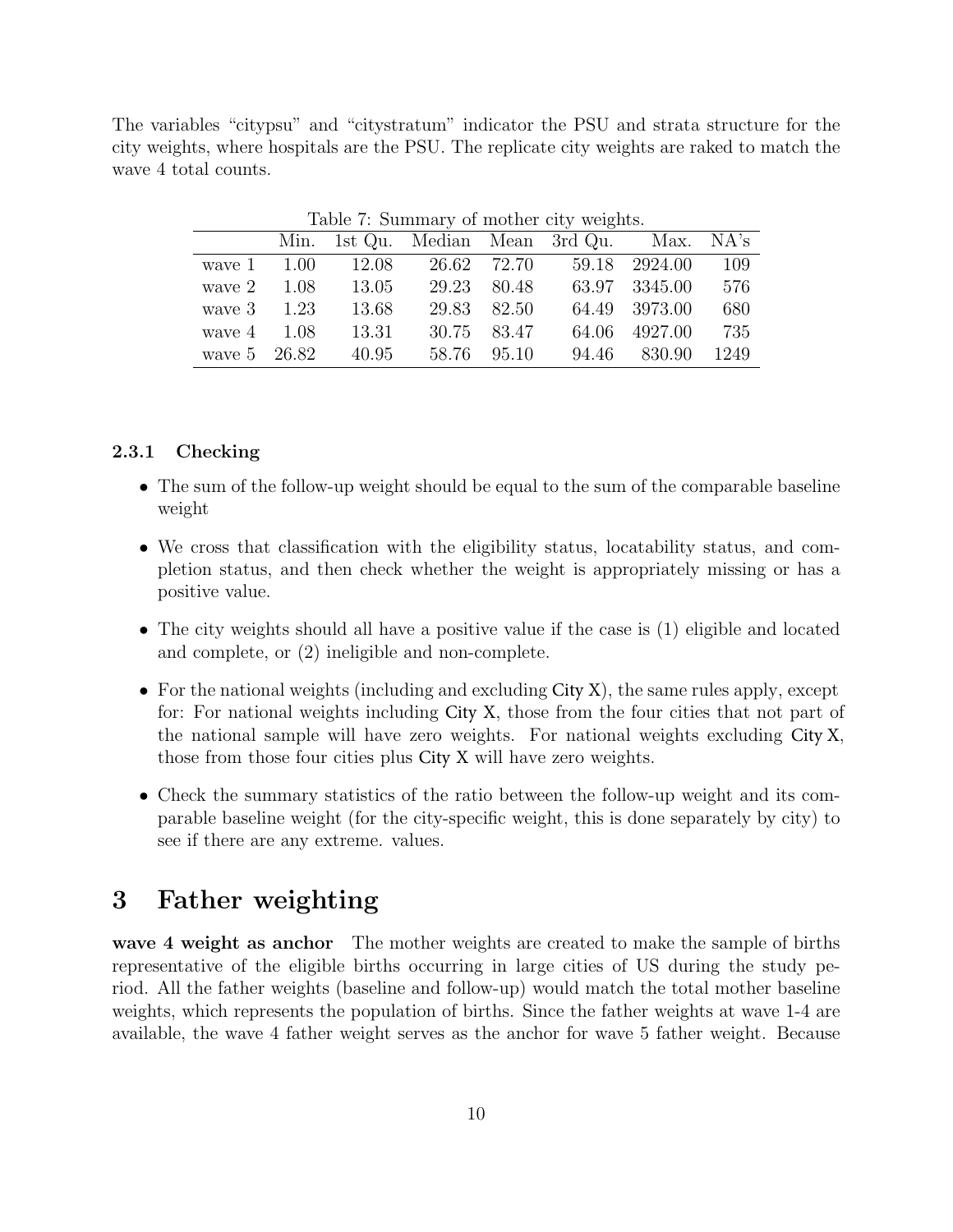there is no subsampling at the various follow-ups, we concern ourselves mainly with nonresponse adjustments and re-raking to the wave 4 totals. The raking variables are on mothers' demographics, the same as those for the mother weights.

eligible population A case was ineligible at follow-up only if the child associated with the sampled birth died. The flag *cf5samp* indicates whether some or all of a questionnaire was completed, among those considered to be part of the eligible completes within the sample. All other final dispositions were considered to be eligible non-completes, sub-classified as located or un-located. In summary, the samples are divided into eligible complete and eligible noncompete groups, and eligible noncompetes are subdivided into located and un-located.

If a previous round of the survey indicated ineligibility (child deceased or duplicate), then the current round was classified as ineligible, regardless of the current disposition code. The samples we consider include cases that are eligible complete with survey data, mother died, adopted or neither parent has legal custody, refusal, could not locate, other nonresponse and assigned weights in wave 4.

In short, each follow-up weight starts with the final poststratified wave 4 father weight (national, national without City X, or city, as appropriate). If the units were not assigned wave 4 weights, we check wave 3, wave 2 and wave 1 sequentially. That is, we work on the cases with weights, even though some cases are ineligible.

### 3.1 National weighting

We collect the sample dispositions based on the flag *cf5samp* and determine the cases that should be included in wave 5. We start with father national weights at wave 4 for these cases. If these units were not assigned wave 4 weights, we move on to incorporate the weights in previous waves sequentially. This results in sample size 3030 (2687 located and 343 unlocated cases). The sample size of eligible completes is 2014 (with survey data, father died and adopted or neither parent has legal custody).

#### 3.1.1 Nonresponse Adjustment

two stage adjustment More intuitively for the weighting adjustment, the eligible samples are divided into located and un-located, and the located samples have completes and noncompletes. We use located samples to adjust for unallocated and then located completes for located non-completes. We adjust the weights of the eligible completes to account for those of the eligible non-completes in these two stages.

- 1. First we adjust for un-locatability; that is, we adjust the initial weights for all the eligible located cases upward to account for those of the eligible un-located cases (cf5samp="6 Could Not Locate " ).
- 2. Then we adjust for nonresponse among the located; that is, these adjusted weights for the eligible located completes are further adjusted upward to account for those of the eligible located non-completes (cf5samp="5 Refusal" & "7 Other non-response").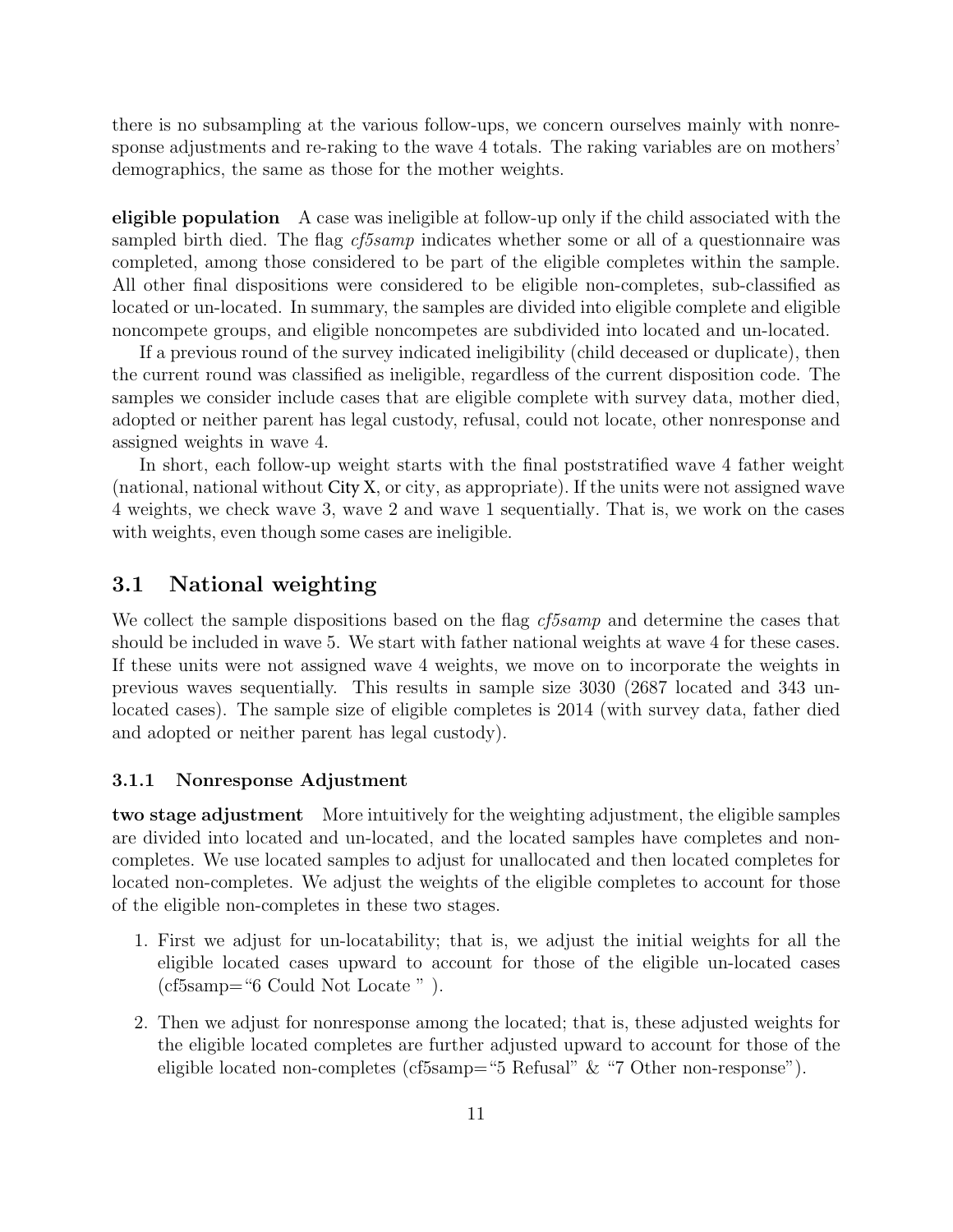For each adjustment, we build a logistic regression with the indicator — located and response, respectively — being the outcome variable. We use the predictors in Appendix A. We filled in the missing items by random draws from the corresponding observed frequency distributions . The predictors after dummy coding are used as covariates. We developed two separate unweighted logistic regression models using lasso (Friedman *et al.*, 2010) for regularization to predict the two types of nonresponse. We use the predicted propensity scores for weighting adjustment.

weighting cells—response propensity stratification We used the predicted propensity scores to form deciles for the national weights, and quintiles within city for the city-level weights. We used these deciles to form the weighting cells for the nonresponse adjustments. Therefore, each weighting cell comprises sample members who have similar response propensities. Once the cells are formed, the two sets of adjustments are made separately for each of the two national weights and the city weight. For example, the summary for adjustment number of the national weights is

Min. 1st Qu. Median Mean 3rd Qu. Max. 1.031 1.111 1.218 1.504 1.547 7.061

#### 3.1.2 Poststratification

Note that the ineligible sample members were excluded from these nonresponse adjustments and simply retained their initial weight from wave 4. After the nonresponse adjustment, we bring back the ineligible weights in (cf5samp="2 Child died" or "4 Other Ineligible"). We eliminate the cases who were not assigned weights from the first four waves. We rake the weights to their wave 4 totals. The raking variables include mother's age, education, ethnicity and marital status.

To obtain the external information for the calibration of wave 5 national weights, We use wave 4 national weights to obtain the weighted frequency distributions of these 4 variables: msn, edun, ethn and agen, which are treated as the golden standard. The variable "natpsu" representing the primary sampling unit (PSU) and "natstratum" representing the strata structure. Hence we define the survey object with the one stage cluster sampling, nested stratified sampling and without replacement. We use the summation of the wave 4 national weights to approximate the population size and incorporate it for the finite population correction factor. Then we rake the nonresponse-adjusted weights to their baseline totals, trim any outlier weights, and re-rake the weights.

We set the 95% quantile of weights after raking for unmarried families as their upper truncation level and 95% quantile of weights for married families as their upper truncation level. Then we re-rake the weights to match the wave 4 totals. The summaries are as below.

```
summary(weights(All.rake_t_n)[data_rake$msn==1])
  Min. 1st Qu. Median Mean 3rd Qu. Max.
 97.44 197.70 438.50 1070.00 1221.00 5425.00
```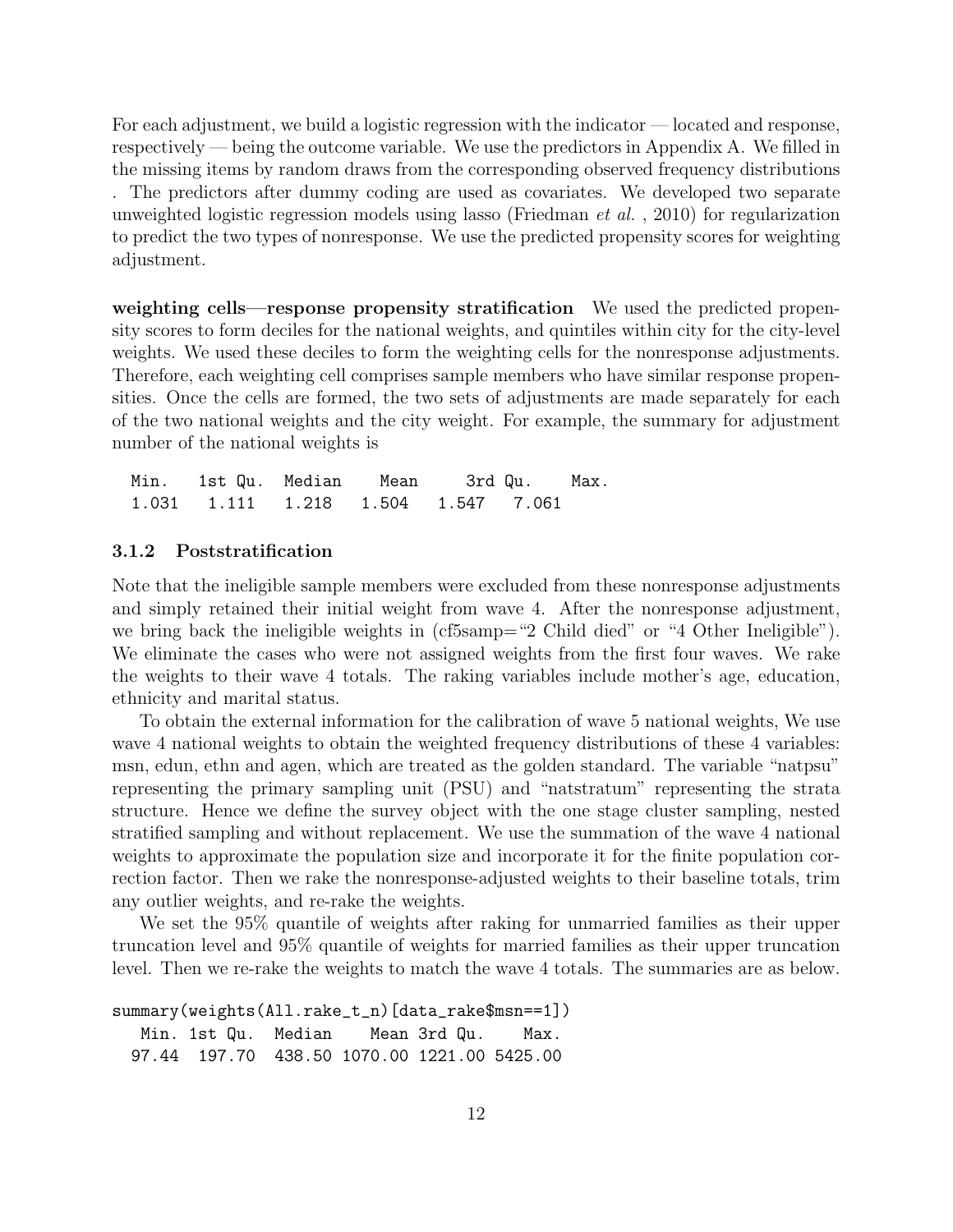| summary(weights(All.rake_t_n)[data_rake\$msn==2]) |                                           |  |  |  |  |  |  |  |  |
|---------------------------------------------------|-------------------------------------------|--|--|--|--|--|--|--|--|
|                                                   |                                           |  |  |  |  |  |  |  |  |
|                                                   | 94.44 114.60 167.80 317.50 381.00 1260.00 |  |  |  |  |  |  |  |  |

Table 8: Summary of national sample father weights.

|                      |  |                     | Min. 1st Qu. Median Mean 3rd Qu. | Max. NA's                                             |  |
|----------------------|--|---------------------|----------------------------------|-------------------------------------------------------|--|
|                      |  |                     |                                  | wave 1 2.02 28.37 109.10 415.00 376.70 8623.00 2172   |  |
| wave $2 \qquad 1.55$ |  | 28.50 106.30 435.50 |                                  | 368.70 10160.00 2440                                  |  |
| wave 3 1.38          |  | 30.60 117.00 458.70 |                                  | 405.00 10340.00 2502                                  |  |
| wave $4 \quad 1.62$  |  | 28.26 113.20 469.50 |                                  | 414.30 10630.00 2539                                  |  |
|                      |  |                     |                                  | wave 5 94.44 122.00 208.20 530.90 536.50 5425.00 2812 |  |

#### 3.1.3 Variance Estimation

Replicate weights We use the Jackknife schemes for stratified designs in the R package survey. The number of sets of replicate weights is equal to the number of PSUs, where the random subsamples exclude one PSU at each time. These subsamples were selected so that no case could appear in more than one excluded random group.

Then the replicate weights for those remaining in the subsamples are adjusted by raking with the same variables described in Section 2.1.2 on mothers' demographics to match the known total. For trimming on each replicate weights, we set the 97.5% quantile of weights after raking for unmarried families as their upper truncation level and 95% quantile of weights for married families as their upper truncation level. This resulted trimming values are different across the 26 replicate weights. The trimmed weights are calibrated by raking with the same factors again to match the totals in wave 4.

# 3.2 National weighting—exclude City X

Another set of national weights is based on 15 cities, excluding City X, which make the random national samples. The reason for excluding City X is that different questionnaire was used in City X from the remaining 15 cities. We start from the same disposition codes for the samples and the wave 4 national weights— $f\psi(x)$ , where the letter x is added to distinguish from the national weights constructed as above. If these units were not assigned wave 4 weights, we move on to incorporate the weights in previous waves sequentially. The eligible sample size is 2746 (2449 located and 297 un-located cases). The sample size of eligible completes is 1843 (with survey data, father died and adopted or neither parent has legal custody).

Then we implement the two-stage nonresponse adjustment and build the two sequential logistic regression with the same predictors in Appendix A. We use the predicted response propensity scores to construct the weighting cells, and the inverse of response rates inside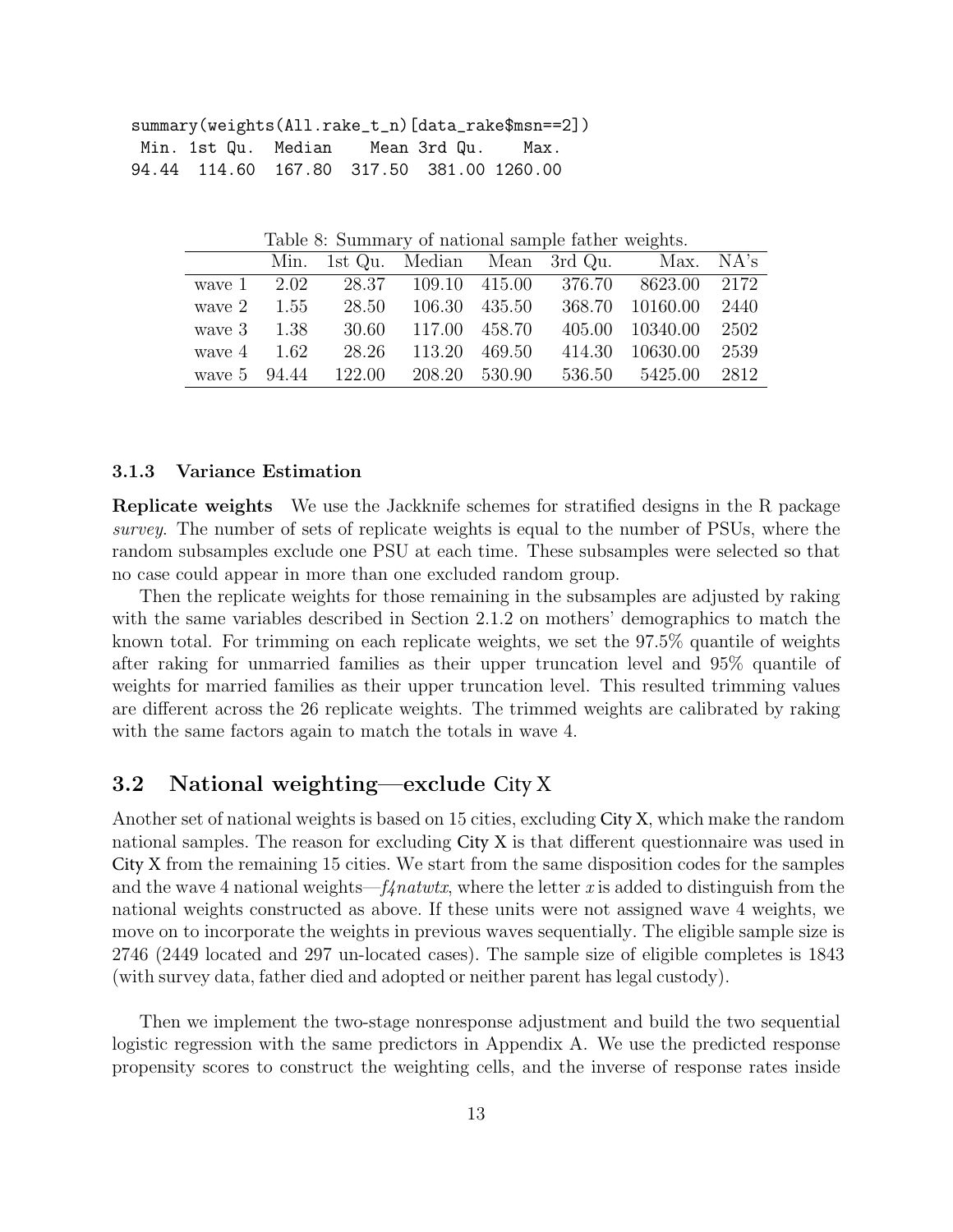weighting cells are the nonresponse adjustment weighting factors. We calibrate the weights with the same raking procedure and variables in Section 2.1.2. The wave 4 weight  $f\llap{/}natur$ is the anchor. We set the 95% quantile of weights after raking for unmarried families as their upper truncation level and 95% quantile of weights for married families as their upper truncation level. Then we re-rake the weights to match the wave 4 totals. The summaries are as below in Table 9. Finally, we construct the replicate weights for variance estimate, following the same procedure in Section 3.1.3. The number of sets of replicate weights is equal to the number of PSUs, where the random subsamples exclude one PSU at each time. For trimming on each replicate weights, we set the  $92.5\%$  quantile of weights after raking for unmarried families as their upper truncation level and 95% quantile of weights for married families as their upper truncation level. This resulted trimming values are different across the 23 replicate weights. The trimmed weights are calibrated by raking with the same factors again to match the totals in wave 4.

| Table 9: Summary of national sample father weights (without City X). |      |        |                                  |        |        |                |      |  |  |
|----------------------------------------------------------------------|------|--------|----------------------------------|--------|--------|----------------|------|--|--|
|                                                                      |      |        | Min. 1st Qu. Median Mean 3rd Qu. |        |        | Max. NA's      |      |  |  |
| wave 1                                                               | 2.10 |        | 36.12 132.70 458.20              |        |        | 434.80 9029.00 | 2429 |  |  |
| wave 2                                                               | 1.60 | 34.79  | 125.40                           | 479.40 | 424.80 | 10660.00       | 2667 |  |  |
| wave 3                                                               | 1.43 | 36.56  | 139.30                           | 503.30 | 459.30 | 10680.00       | 2714 |  |  |
| wave 4                                                               | 1.69 | 33.98  | 136.60                           | 518.30 | 482.50 | 11140.00       | 2762 |  |  |
| wave 5 101.10                                                        |      | 132.90 | 237.40                           | 579.60 | 575.70 | 5697.00        | 2988 |  |  |

Table 9: Summary of national sample father weights (without City X).

#### 3.3 City weighting

We start from the wave 4 city weight  $f_{\text{4}}$ *citywt* and work on 2760 cases to construct city specific weights. For the two-stage nonresponse adjustment, we use the same predictors as in Appendix A. Note that "city" indicator is a predictor in the two regression models. When constructing the weighting cells by poststratification of the predicted response propensity scores, we do this by city. That is, we form the quintiles within city, and the weighting cells differ by response rates and city. The inverse values of the response rates inside weighting cells are the weighting adjustment factors for nonresponse.

Next we calibrate the city weights to match the city total counts. For each city, we post-stratify the weights by mother's demographic information: marital status, education, ethnicity and age, the same raking variables for mother city weights.

We set the 95% quantile of weights after raking for unmarried families as their upper truncation level and 95% quantile of weights for married families as their upper truncation level. Then we re-rake the city weights to match the wave 4 totals. The summaries are as below in Table 10. Finally, we construct the replicate weights for variance estimate, following the same procedure in Section 2.1.3. The number of sets of replicate weights is equal to the number of PSUs, where the random subsamples exclude one PSU at each time.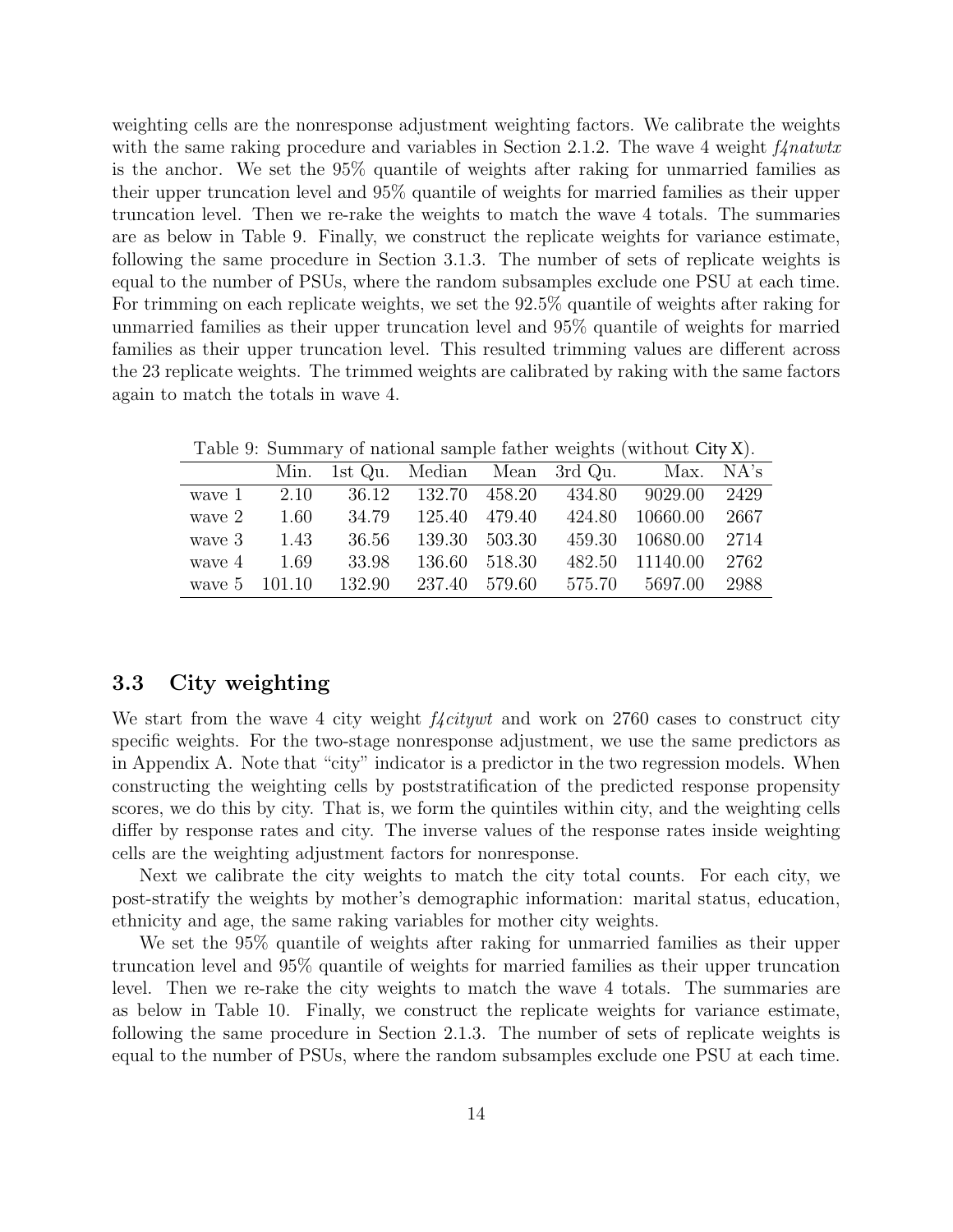The variables "citypsu" and "citystratum" indicator the PSU and strata structure for the city weights, where hospitals are the PSU.

|                      |       |              | Table 10. Danmary of Romer Crey Weights.   |                    |      |
|----------------------|-------|--------------|--------------------------------------------|--------------------|------|
|                      |       |              | Min. 1st Qu. Median Mean 3rd Qu. Max. NA's |                    |      |
| wave $1 \quad 1.17$  | 15.83 |              | 35.69 92.94 74.66 3673.00 1156             |                    |      |
| wave $2 \qquad 1.25$ | 14.50 | 34.86 98.38  |                                            | 79.28 4307.00 1523 |      |
| wave $3 \t 1.32$     | 16.75 | 36.92 100.40 |                                            | 76.55 5158.00 1563 |      |
| wave $4 \quad 1.32$  | 17.12 | 37.85 104.30 |                                            | 78.01 6780.00      | 1650 |
| wave 5 36.48         | 54.21 | 77.98 118.30 |                                            | 123.40 840.80 2037 |      |

Table 10: Summary of father city weights.

# 4 Couple weighting

wave 4 weight as anchor All the couple weights (baseline and follow-up) would match the total mother baseline weights, which represents the population of births. The baseline couple weights are the same as the baseline father weights. Since the couple weights at wave 1-4 are available, the wave 4 couple weight serves as the anchor for wave 5 couple weight. Because there is no subsampling at the various follow-ups, we concern ourselves mainly with nonresponse adjustments and re-raking to the wave 4 totals. The raking variables are on mothers' demographics, the same as those for the mother weights.

eligible population A case was ineligible at follow-up only if the child associated with the sampled birth died. The flag cm5samp and cf5samp indicate whether some or all of a questionnaire was completed, among those considered to be part of the eligible completes within the sample. All other final dispositions were considered to be eligible non-completes, sub-classified as located or un-located. In summary, the samples are divided into eligible complete and eligible noncompete groups, and eligible noncompetes are subdivided into located and un-located. The final dispositions of the couples are affected by both the mother and father disposition codes. If either member of the couple was classified as "ineligible", then the couple was classified as "ineligible". If both members of the couple were classified as "eligible completes", the couple was classified as "eligible". To be classified as "eligible non-complete un-located", both members of the couple had to be un-located. Otherwise, the couple was classified as "eligible non-complete".

If a previous round of the survey indicated ineligibility (child deceased or duplicate), then the current round was classified as ineligible, regardless of the current disposition code. The samples we consider include cases that are eligible complete with survey data, mother or father died, adopted or neither parent has legal custody, refusal, could not locate, other nonresponse and assigned weights in wave 4.

In short, each follow-up couple weight starts with the final poststratified wave 4 couple weight (national, national without City X, or city, as appropriate). If the units were not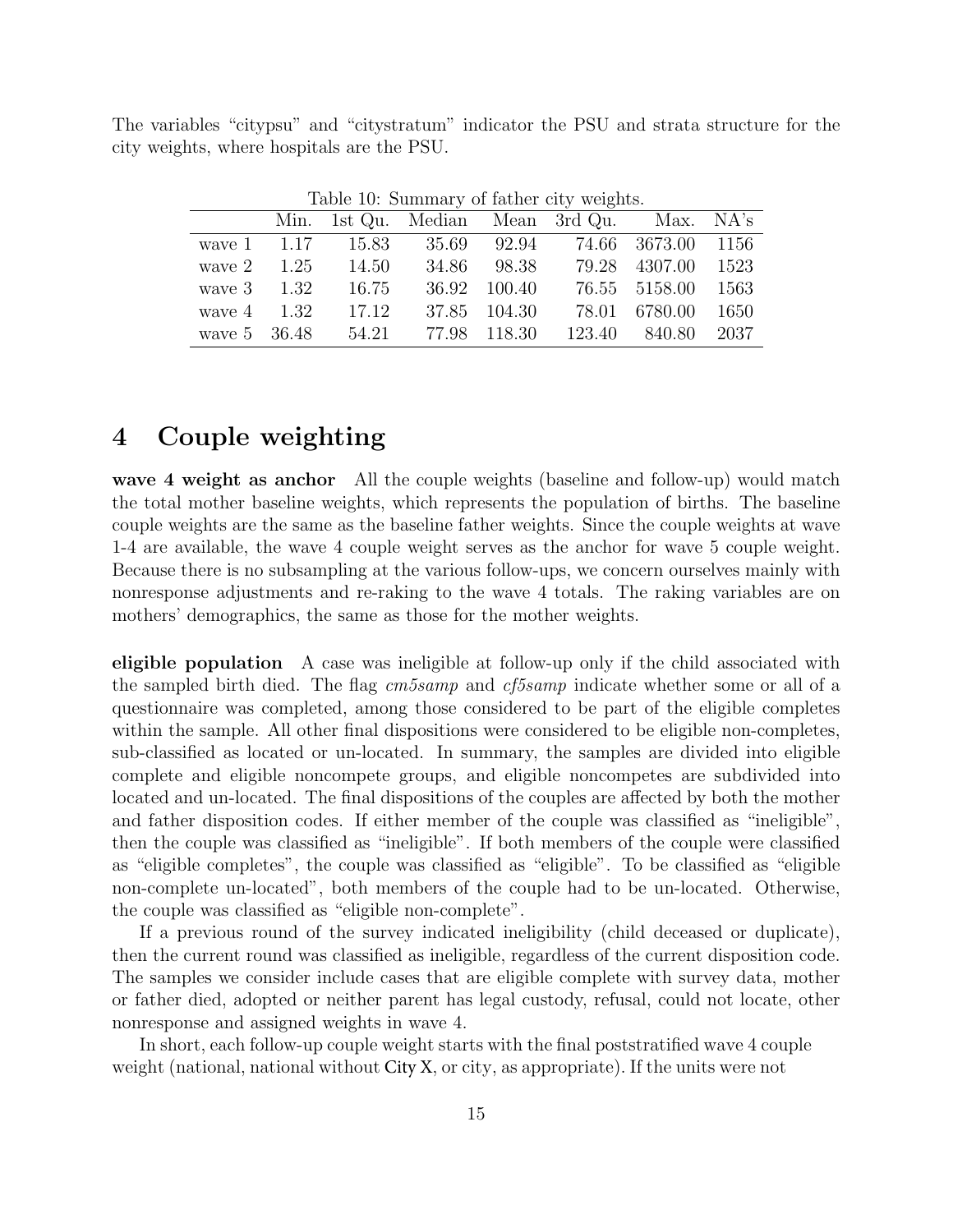assigned wave 4 weights, we check wave 3, wave 2 and wave 1 sequentially. Note that wave 1 couple weight is the sample as the baseline father weight. That is, we work on the cases with weights, even though some cases are ineligible.

### 4.1 National weighting

We collect the sample dispositions based on the flag  $cm5samp$  and  $cf5samp$ , and determine the cases that should be included in wave 5. We start with couple national weights at wave 4 for these cases. If these units were not assigned wave 4 weights, we move on to incorporate the weights in previous waves sequentially.

This results in sample size 2987 (2816 located and 171 un-located cases). The sample size of eligible completes is 2014 (with survey data, father died and adopted or neither parent has legal custody).

#### 4.1.1 Nonresponse Adjustment

two stage adjustment More intuitively for the weighting adjustment, the eligible samples are divided into located and un-located, and the located samples have completes and noncompletes. We use located samples to adjust for unallocated and then located completes for located non-completes. We adjust the weights of the eligible completes to account for those of the eligible non-completes in these two stages.

- 1. First we adjust for un-locatability; that is, we adjust the initial weights for all the eligible located cases upward to account for those of the eligible un-located cases.
- 2. Then we adjust for nonresponse among the located; that is, these adjusted weights for the eligible located completes are further adjusted upward to account for those of the eligible located non-completes.

For each adjustment, we build a logistic regression with the indicator — located and response, respectively — being the outcome variable. We use the predictors in Appendix A. We filled in the missing items by random draws from the corresponding observed frequency distributions . The predictors after dummy coding are used as covariates. We developed two separate unweighted logistic regression models using lasso (Friedman *et al.*, 2010) for regularization to predict the two types of nonresponse. We use the predicted propensity scores for weighting adjustment.

weighting cells—response propensity stratification We used the predicted propensity scores to form deciles for the national weights, and quintiles within city for the city-level weights. We used these deciles to form the weighting cells for the nonresponse adjustments. Therefore, each weighting cell comprises sample members who have similar response propensities. Once the cells are formed, the two sets of adjustments are made separately for each of the two national weights and the city weight. For example, the summary for adjustment number of the national weights is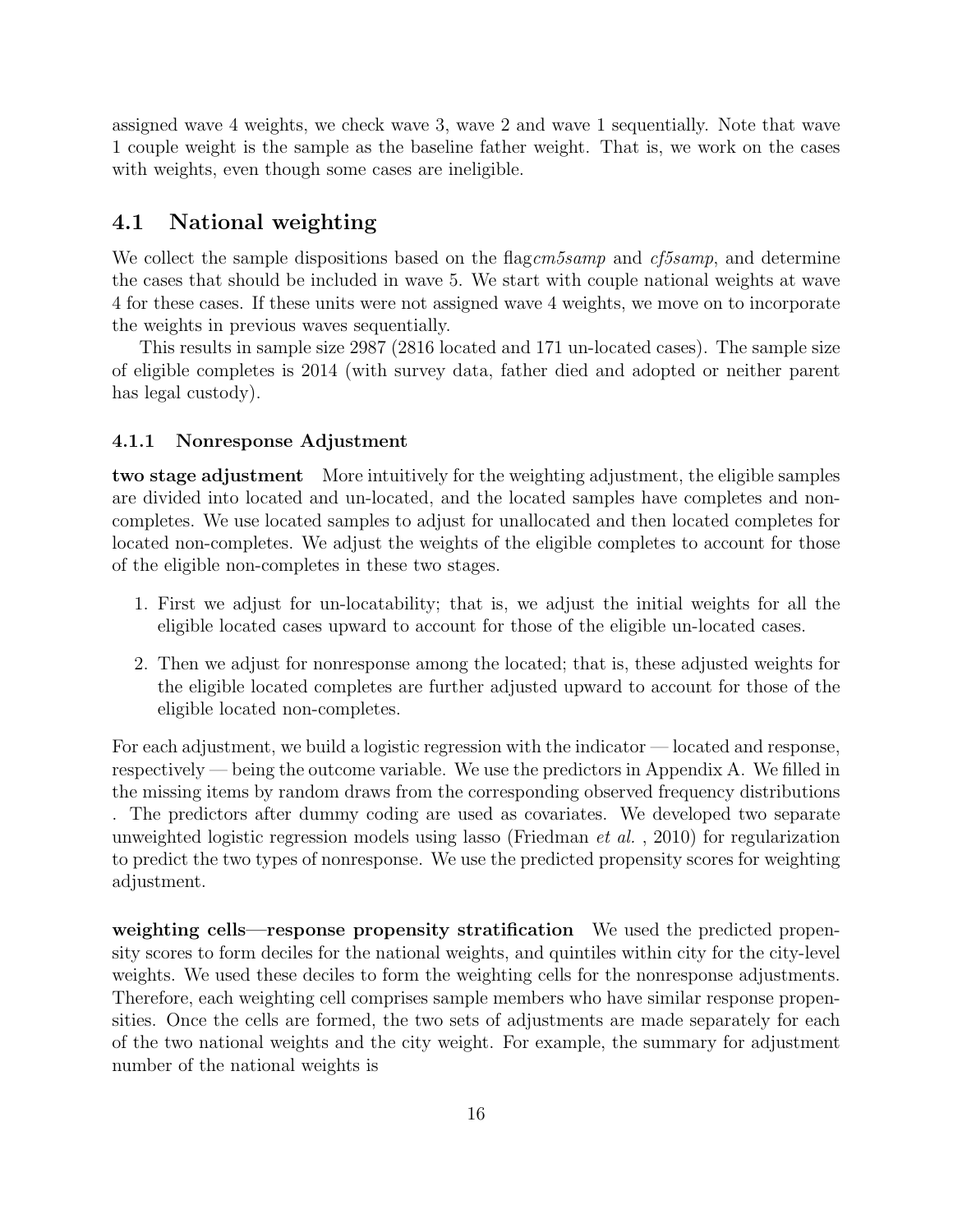|                   | Min. 1st Qu. Median Mean |             | 3rd Qu. | Max.  |
|-------------------|--------------------------|-------------|---------|-------|
| 1.048 1.115 1.240 |                          | 1.484 1.484 |         | 5.632 |

#### 4.1.2 Poststratification

Note that the ineligible sample members were excluded from these nonresponse adjustments and simply retained their initial weight from wave 4. After the nonresponse adjustment, we bring back the ineligible weights in  $(m5samp)$  or  $cf5samp:$  "2 Child died" or "4 Other Ineligible"). We eliminate the cases who were not assigned weights from the first four waves. We rake the couple weights to their wave 4 totals. The raking variables include mother's age, education, ethnicity and marital status.

To obtain the external information for the calibration of wave 5 national weights, We use wave 4 national weights to obtain the weighted frequency distributions of these 4 variables: msn, edun, ethn and agen, which are treated as the golden standard. The variable "natpsu" representing the primary sampling unit (PSU) and "natstratum" representing the strata structure. Hence we define the survey object with the one stage cluster sampling, nested stratified sampling and without replacement. We use the summation of the wave 4 national weights to approximate the population size and incorporate it for the finite population correction factor. Then we rake the nonresponse-adjusted weights to their baseline totals, trim any outlier weights, and re-rake the weights.

We set the 95% quantile of weights after raking for unmarried families as their upper truncation level and 95% quantile of weights for married families as their upper truncation level. Then we re-rake the weights to match the wave 4 totals. The summaries are as below.

```
summary(weights(All.rake_t_n)[data_rake$msn==1])
  Min. 1st Qu. Median Mean 3rd Qu. Max.
 88.81 196.80 419.10 1070.00 1256.00 5496.00
summary(weights(All.rake_t_n)[data_rake$msn==2])
  Min. 1st Qu. Median Mean 3rd Qu. Max.
 86.84 107.00 162.60 301.90 343.20 1220.00
```

|  |  |  | Min. 1st Qu. Median Mean 3rd Qu. Max. NA's           |  |
|--|--|--|------------------------------------------------------|--|
|  |  |  | wave 1 2.02 28.37 109.10 415.00 376.70 8623.00 2172  |  |
|  |  |  | wave 2 1.50 28.73 109.40 455.20 393.70 10230.00 2549 |  |
|  |  |  | wave 3 1.34 32.46 123.10 484.80 423.10 11150.00 2678 |  |
|  |  |  | wave 4 1.81 32.07 127.10 503.00 433.80 10430.00 2770 |  |

wave 5 86.84 115.20 199.10 515.80 495.30 5496.00 2823

Table 11: Summary of national sample couple weights.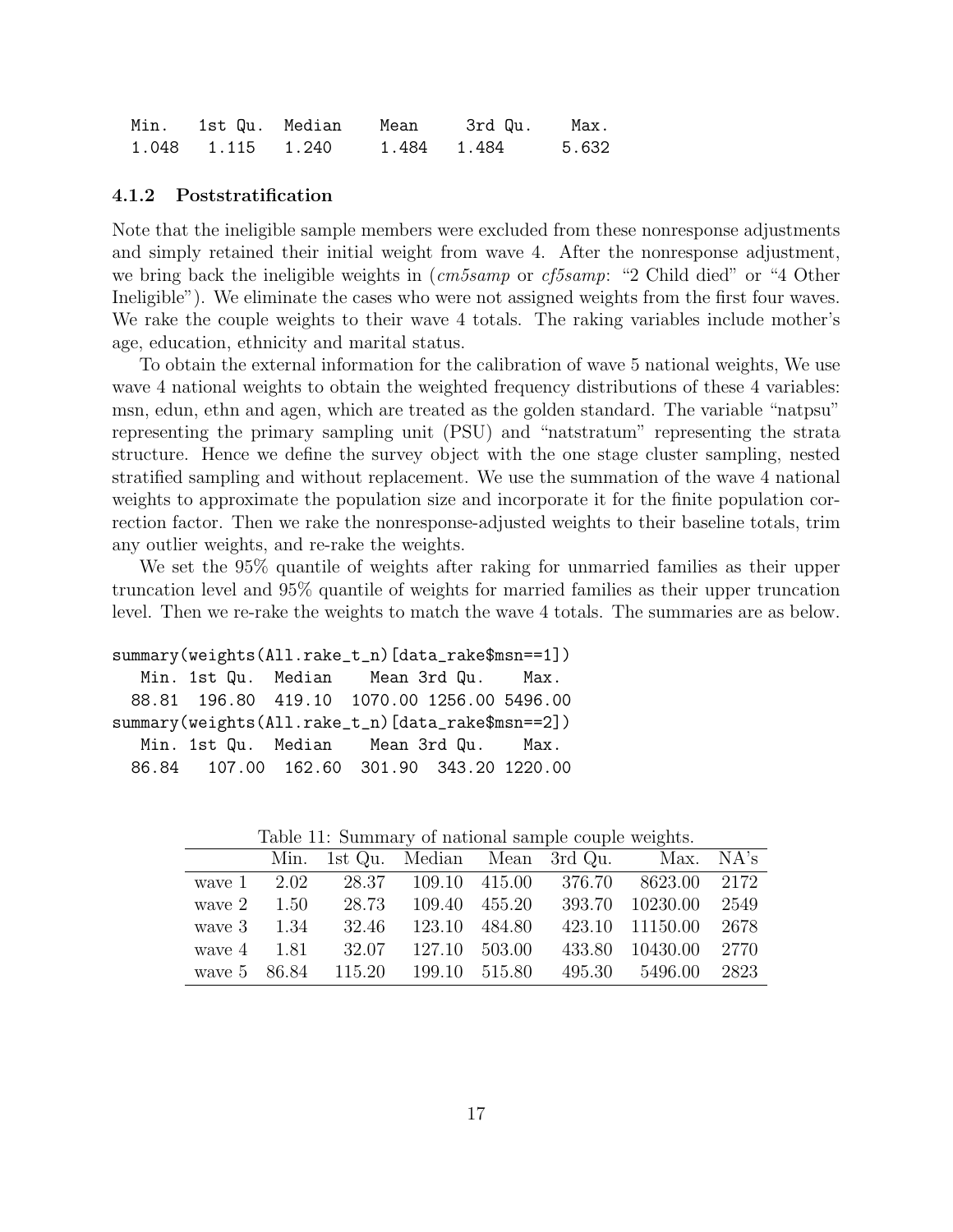#### 4.1.3 Variance Estimation

Replicate weights We use the Jackknife schemes for stratified designs in the R package survey. The number of sets of replicate weights is equal to the number of PSUs, where the random subsamples exclude one PSU at each time. These subsamples were selected so that no case could appear in more than one excluded random group.

Then the replicate weights for those remaining in the subsamples are adjusted by raking with the same variables described in Section 2.1.2 on mothers' demographics to match the known total. For trimming on each replicate weights, we set the 97.5% quantile of weights after raking for unmarried families as their upper truncation level and 95% quantile of weights for married families as their upper truncation level. This resulted trimming values are different across the 26 replicate weights. The trimmed weights are calibrated by raking with the same factors again to match the totals in wave 4.

### 4.2 National weighting—exclude City X

Another set of national weights is based on 15 cities, excluding City X, which make the random national samples. The reason for excluding City X is that different questionnaire was used in City X from the remaining 15 cities. We start from the same disposition codes for the samples and the wave 4 national weights—c $\ell$ natwtx, where the letter x is added to distinguish from the national weights constructed as above. If these units were not assigned wave 4 weights, we move on to incorporate the weights in previous waves sequentially.

The eligible sample size is 2706 (2554 located and 152 un-located cases). The sample size of eligible completes is 1837 (with survey data, parent died and adopted or neither parent has legal custody).

Then we implement the two-stage nonresponse adjustment and build the two sequential logistic regression with the same predictors in Appendix A. We use the predicted response propensity scores to construct the weighting cells, and the inverse of response rates inside weighting cells are the nonresponse adjustment weighting factors. We calibrate the weights with the same raking procedure and variables in Section 2.1.2. The wave 4 weight  $c4natur$ is the anchor. We set the 97.5% quantile of weights after raking for unmarried families as their upper truncation level and 95% quantile of weights for married families as their upper truncation level. Then we re-rake the weights to match the wave 4 totals. The summaries are as below in Table 12. Finally, we construct the replicate weights for variance estimate, following the same procedure in Section 2.1.3. The number of sets of replicate weights is equal to the number of PSUs, where the random subsamples exclude one PSU at each time. For trimming on each replicate weights, we set the  $92.5\%$  quantile of weights after raking for unmarried families as their upper truncation level and 95% quantile of weights for married families as their upper truncation level. This resulted trimming values are different across the 23 replicate weights. The trimmed weights are calibrated by raking with the same factors again to match the totals in wave 4.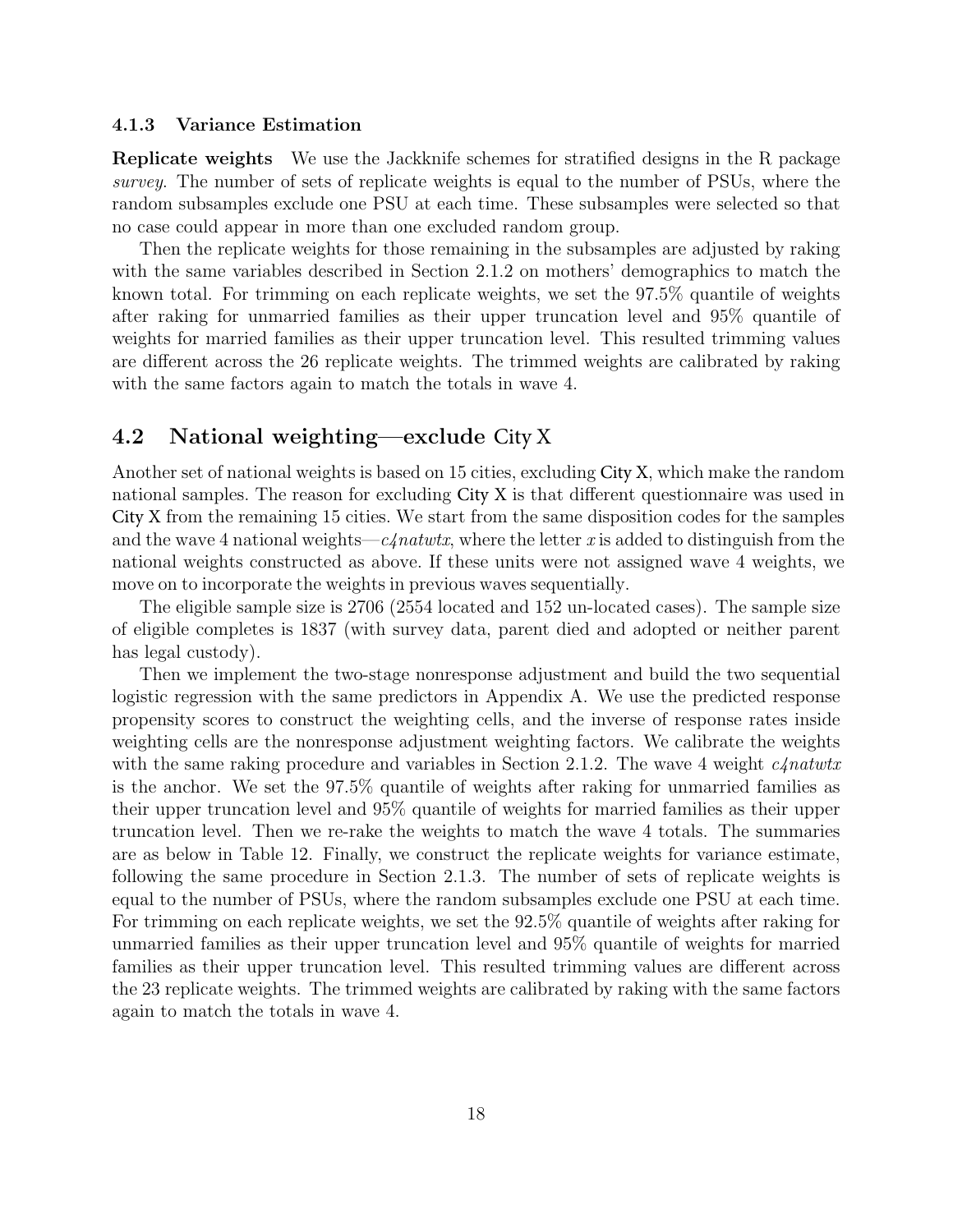|                  |  |                                 |  | Min. 1st Qu. Median Mean 3rd Qu. Max. NA's            |  |
|------------------|--|---------------------------------|--|-------------------------------------------------------|--|
|                  |  |                                 |  | wave 1 2.10 36.12 132.70 458.20 434.80 9029.00 2429   |  |
|                  |  |                                 |  | wave 2 1.57 35.89 129.70 501.40 466.00 10640.00 2767  |  |
| wave $3 \t 1.38$ |  |                                 |  | 38.78 145.20 532.60 472.70 11580.00 2878              |  |
|                  |  | wave 4 1.87 38.40 147.20 556.60 |  | 498.30 11070.00 2975                                  |  |
|                  |  |                                 |  | wave 5 75.56 110.10 207.40 565.10 536.30 5841.00 3004 |  |

Table 12: Summary of national sample couple weights (without City X).

## 4.3 City weighting

We start from the wave 4 city weight  $c\text{-}left$  and work on 2794 cases to construct city specific weights. For the two-stage nonresponse adjustment, we use the same predictors as in Appendix A. Note that "city" indicator is a predictor in the two regression models. When constructing the weighting cells by poststratification of the predicted response propensity scores, we do this by city. That is, we form the quintiles within city, and the weighting cells differ by response rates and city. The inverse values of the response rates inside weighting cells are the weighting adjustment factors for nonresponse.

Next we calibrate the city weights to match the city total counts. For each city, we post-stratify the weights by mother's demographic information: marital status, education, ethnicity and age, the same raking variables for mother city weights.

We set the 95% quantile of weights after raking for unmarried families as their upper truncation level and 95% quantile of weights for married families as their upper truncation level. Then we re-rake the city weights to match the wave 4 totals. The summaries are as below in Table 13. Finally, we construct the replicate weights for variance estimate, following the same procedure in Section 2.1.3. The number of sets of replicate weights is equal to the number of PSUs, where the random subsamples exclude one PSU at each time. The variables "citypsu" and "citystratum" indicator the PSU and strata structure for the city weights, where hospitals are the PSU.

|                      |                    |              | Lable 15. Summary of couple city weights.        |                    |  |
|----------------------|--------------------|--------------|--------------------------------------------------|--------------------|--|
|                      |                    |              | Min. 1st Qu. Median Mean 3rd Qu. Max. NA's       |                    |  |
|                      |                    |              | wave 1 1.17 15.83 35.69 92.94 74.66 3673.00 1156 |                    |  |
| wave $2 \qquad 1.34$ | 15.27              | 36.22 103.00 |                                                  | 78.75 3474.00 1680 |  |
| wave $3 \t 1.25$     | 17.22              | 37.45 105.60 |                                                  | 79.84 5172.00 1805 |  |
| wave $4 \quad 1.33$  | 17.65              | 39.84 110.80 |                                                  | 84.78 5577.00 1962 |  |
|                      | wave 5 33.65 50.55 | 71.05 112.80 | 118.00 780.40 2016                               |                    |  |

Table 13: Summary of couple city weights.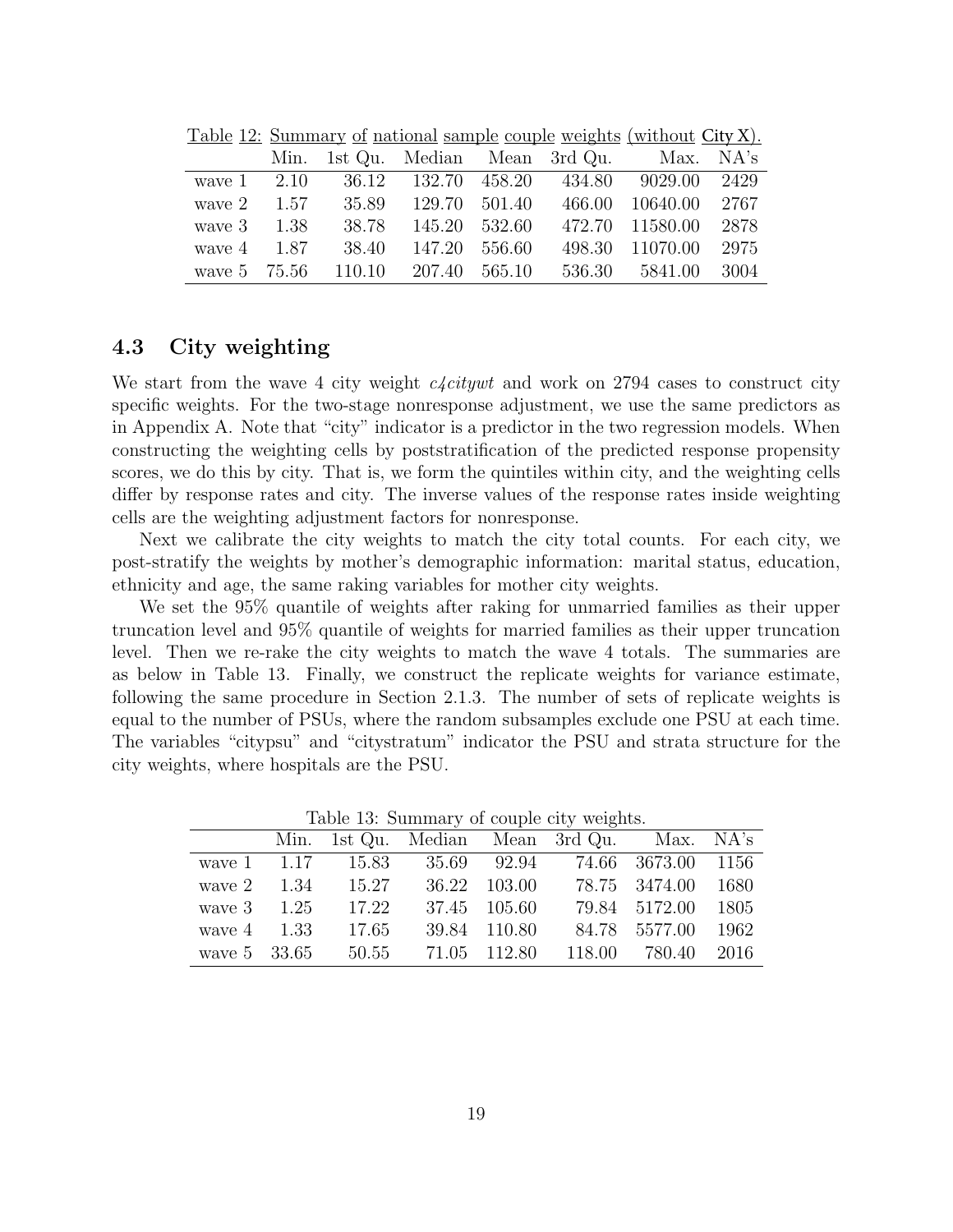# A Predictor list for propensity score prediction

| $[1]$   | "m1a3"          | "m1a4"                                   | "m1a7"     | "m1a8"       | "m1a9"    |
|---------|-----------------|------------------------------------------|------------|--------------|-----------|
| [8]     | "m1a13"         | "m1a15"                                  | "cm1bsex"  | "cm1lbw"     | "cm1numb" |
| $[15]$  | "m1b26"         | "m1b27"                                  | "m1b28"    | "cm1relf"    | "cm1marf" |
| $[22]$  | "m1c1b"         | "m1c1c"                                  | "m1c1d"    | "m1c1e"      | "m1c1f"   |
| $[29]$  | "m1c3a"         | "m1c3b"                                  | "m1c4a"    | "m1c4b"      | "m1c5a"   |
| $[36]$  | "m1c7"          | "m1d1a"                                  | "m1d1b"    | "m1d1c"      | "m1d1d"   |
| $[43]$  | "m1d2a"         | "m1d2b"                                  | "m1d2c"    | "m1d2d"      | "m1d2e"   |
| [50]    | "m1d3a"         | "m1d3b"                                  | "m1d3c"    | "m1d3d"      | "m1d3e"   |
| $[57]$  | "m1e1b1"        | "m1e1c1"                                 | "m1e1e1"   | "m1e2"       | "m1e3a"   |
| [64]    | "m1e4a"         | "m1e4b"                                  | "m1e4c"    | "cm1gdad"    | "cm1gmom" |
| $[71]$  | "m1f4"          | "m1f5"                                   | "m1f6"     | "m1f12"      | "m1f13"   |
| $[78]$  | "m1g1"          | "m1g2"                                   | "m1g3"     | "m1g4"       | "m1g5"    |
| [85]    | "m1h3"          | "m1h3a"                                  | "cm1edu"   | "cm1ethrace" | "m1i1"    |
| $[92]$  | "m1i3"          | "m1i4"                                   | "m1i4a"    | "m1i6"       | "m1i7"    |
| $[99]$  | "m1i10"         | "m1j1a"                                  | "m1j1b"    | "m1j1c"      | "m1j1d"   |
| $[106]$ | "m1j5"          | "cm1hhimp"                               | "cm1povca" | "m113"       | "m114"    |
| $[113]$ | "m117"          | "m118"                                   | "m119"     | "m1110"      | "m1111"   |
| $[120]$ | "m1114"         | "m1115"                                  | "m1116"    | "m1117"      | "m1120"   |
| $[127]$ | "m4a4"          | "m4a8c"                                  | "m4a12e"   | "m4a16"      | "cm4relf" |
| $[134]$ | "m4b0"          | "m4b1"                                   | "m4b2"     | "m4b2a"      | "m4b2b"   |
| $[141]$ | "m4b4a3"        | "m4b4a4"                                 | "m4b4a5"   | "m4b4a6"     | "m4b4a7"  |
| $[148]$ | "m4b6a"         | "m4b6b"                                  | "m4b6c"    | "m4b6d"      | "m4b7"    |
| $[155]$ | "m4c7"          | "m4c8"                                   | "m4c11"    | "m4c27"      | "m4c33"   |
| $[162]$ | "m4d4a"         | "m4d5"                                   | "m4d8"     | "m4d10"      | "m4e1"    |
| $[169]$ | "m4f2b1"        | "m4f3"                                   | "cm4gdad"  | "cm4gmom"    | "m4h1"    |
| $[176]$ | "m4h2"          | "m4h3"                                   | "m4h4"     | "m4h5"       | "m4h6"    |
| $[183]$ | "m4i01"         | "m4i0m1"                                 | "m4i0m2"   | "m4i0m3"     | "m4i0m4"  |
| $[190]$ | "m4i0n2"        | "m4i0n3"                                 | "m4i0n5"   | "m4i0o"      | "m4i0p"   |
| $[197]$ | "m4i7b"         | "m4i7c"                                  | "m4i7d"    | "m4i7e"      | "m4i7f"   |
| $[204]$ | "m4i8a2"        | "m4i8a3"                                 | "m4i9"     | "m4i15"      | "m4i18d"  |
| $[211]$ | "m4i23a"        | "m4i23b"                                 | "m4i23c"   | "m4i23d"     | "m4i23e"  |
| [218]   | "m4i23h"        | "m4i23i"                                 | "m4i23j"   | "m4i23k"     | "m4i231"  |
| $[225]$ | "m4i23p1"       | "m4i23p2"                                | "m4i23p3"  | "m4i23p5"    | "m4i24"   |
| $[232]$ | "m4j1"          | "m4j2"                                   | "m4j2b"    | "m4j2c"      | "m4j3"    |
| $[239]$ | "m4j20"         | "m4j22a"                                 | "m4j22b"   | "m4j22c"     | "m4j22d"  |
| $[246]$ | "m4j22g"        | $"$ m4j22i"                              | "m4j22j"   | "m4j24a"     | "m4j25a1" |
| [253]   | "m4j25b2"       | "m4j25b3"                                | "m4j25b4"  | "m4j25c"     |           |
|         |                 | "cm4md_case_con" "cm4md_case_lib" "m4r1" |            |              |           |
|         | $[260]$ "m4r2"  | "m4r3"                                   | "m4k1"     | "m4k3"       | "m4k3b"   |
| $[267]$ | "m4k11"         | "m4k12"                                  | "m4k14a1"  | "m4k14a2"    | "m4k14a3" |
|         | $[274]$ "m4k15" | "m4k24a"                                 | "m4k25a"   | "m4k26a"     | "m412"    |